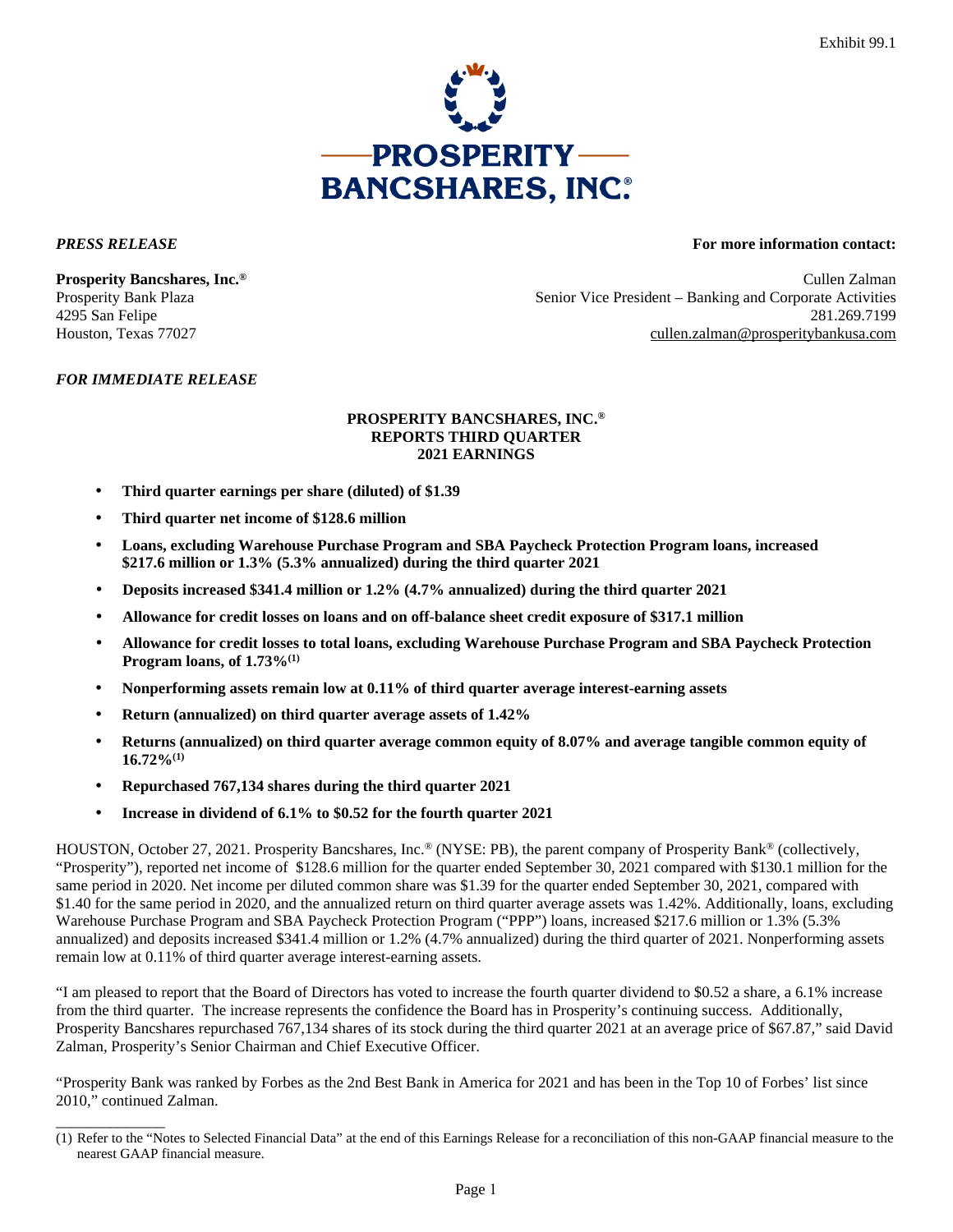"The Texas and Oklahoma economies continue to benefit by companies relocating from states with higher taxes and more regulation. Texas is projected to increase jobs by 493,000 in 2021. This increase, combined with people moving to the state, requires additional housing and infrastructure, a driver for loans and increased business opportunities. We are seeing higher prices for most crops and higher oil prices, which should help local economies. Inflation continues to be higher than we would like, but we hope that it will moderate next year as the Federal Reserve begins tapering its asset purchases as expected. We believe there are also signs that inventories are starting to increase and supply chains are improving, although it will take some time to stabilize and return to normal," added Zalman.

"Prosperity continues to exhibit solid operating metrics in net income, return on tangible equity and return on assets, and maintain sound credit quality, with low nonperforming assets. Net interest margins have been stressed throughout the low-rate environment, however we believe this should improve if interest rates rise as projected," stated Zalman.

"We look forward to continuing to build our company through organic growth as well as mergers and acquisitions, when they make sense and are appropriately accretive to earnings. Thank you to our customers for their loyalty and business and to our associates and board members for their work and dedication," concluded Zalman.

## **Results of Operations for the Three Months Ended September 30, 2021**

\_\_\_\_\_\_\_\_\_\_\_\_\_\_

Net income was \$128.6 million<sup>(2)</sup> for the three months ended September 30, 2021 compared with \$130.1 million<sup>(3)</sup> for the same period in 2020, a decrease of \$1.5 million or 1.1%. The change was primarily due to decreases in loan income and loan discount accretion of \$17.2 million, partially offset by an increase in securities income and a decrease in interest expenses. Net income per diluted common share was \$1.39 for the three months ended September 30, 2021 compared with \$1.40 for the same period in 2020, a decrease of 0.7%. Net income was  $$128.6$  million<sup>(2)</sup> for the three months ended September 30, 2021 compared with  $$130.6$  million<sup>(4)</sup> for the three months ended June 30, 2021, a decrease of \$2.0 million or 1.5%. The change was primarily due to a decrease in loan discount accretion of \$6.8 million, partially offset by an increase in securities income and a decrease in interest expense. Net income per diluted common share was \$1.39 for the three months ended September 30, 2021 compared with \$1.41 for the three months ended June 30, 2021, a decrease of 1.4%. Annualized returns on average assets, average common equity and average tangible common equity for the three months ended September 30, 2021 were 1.42%, 8.07% and 16.72%<sup>(1)</sup>, respectively. Prosperity's efficiency ratio (excluding net gains and losses on the sale or write down of assets and taxes) was 42.34%(1) for the three months ended September 30, 2021.

Net interest income before provision for credit losses for the three months ended September 30, 2021 was \$248.6 million compared with \$258.1 million for the same period in 2020, a decrease of \$9.5 million or 3.7%. The change was primarily due to a decrease in the average balance and average rate on loans and a decrease in loan discount accretion of \$17.2 million, partially offset by an increase in the average investment securities balance and a decrease in the average rate on interest-bearing liabilities. On a linked quarter basis, net interest income before provision for credit losses was \$248.6 million compared with \$245.4 million for the three months ended June 30, 2021, an increase of \$3.2 million or 1.3%. The change was primarily due to a decrease in the average rate on interest-bearing liabilities and an increase in average investment securities balance, partially offset by a \$6.8 million decrease in loan discount accretion.

The net interest margin on a tax equivalent basis was 3.10% for the three months ended September 30, 2021 compared with 3.57% for the same period in 2020. The change was primarily due to a decrease in the average rate on loans and a decrease in loan discount accretion of \$17.2 million, partially offset by an increase in the average investment securities balance and a decrease in the average rate on interest-bearing liabilities. On a linked quarter basis, the net interest margin on a tax equivalent basis was 3.10% for the three months ended September 30, 2021 compared with 3.11% for the three months ended June 30, 2021.

Noninterest income was \$34.6 million for the three months ended September 30, 2021 compared with \$34.9 million for the same period in 2020, a decrease of \$279 thousand or 0.8%. On a linked quarter basis, noninterest income decreased \$911 thousand or 2.6% to \$34.6 million compared with \$35.6 million for the three months ended June 30, 2021. This change was primarily due to a decrease in mortgage income and decrease in other noninterest income, partially offset by an increase in nonsufficient funds ("NSF") fees.

<sup>(2)</sup> Includes purchase accounting adjustments of \$4.3 million, net of tax, primarily comprised of loan discount accretion of \$5.4 million for the three months ended September 30, 2021.

<sup>(3)</sup> Includes purchase accounting adjustments of \$18.7 million, net of tax, primarily comprised of loan discount accretion of \$22.5 million for the three months ended September 30, 2020.

<sup>(4)</sup> Includes purchase accounting adjustments of \$9.8 million, net of tax, primarily comprised of loan discount accretion of \$12.2 million for the three months ended June 30, 2021.

<sup>(5)</sup> Includes purchase accounting adjustments of \$27.3 million, net of tax, primarily comprised of loan discount accretion of \$33.9 million for the nine months ended September 30, 2021.

<sup>(6)</sup> Includes purchase accounting adjustments of \$63.3 million, net of tax, primarily comprised of loan discount accretion of \$75.3 million, and merger related expenses of \$8.0 million for the nine months ended September 30, 2020.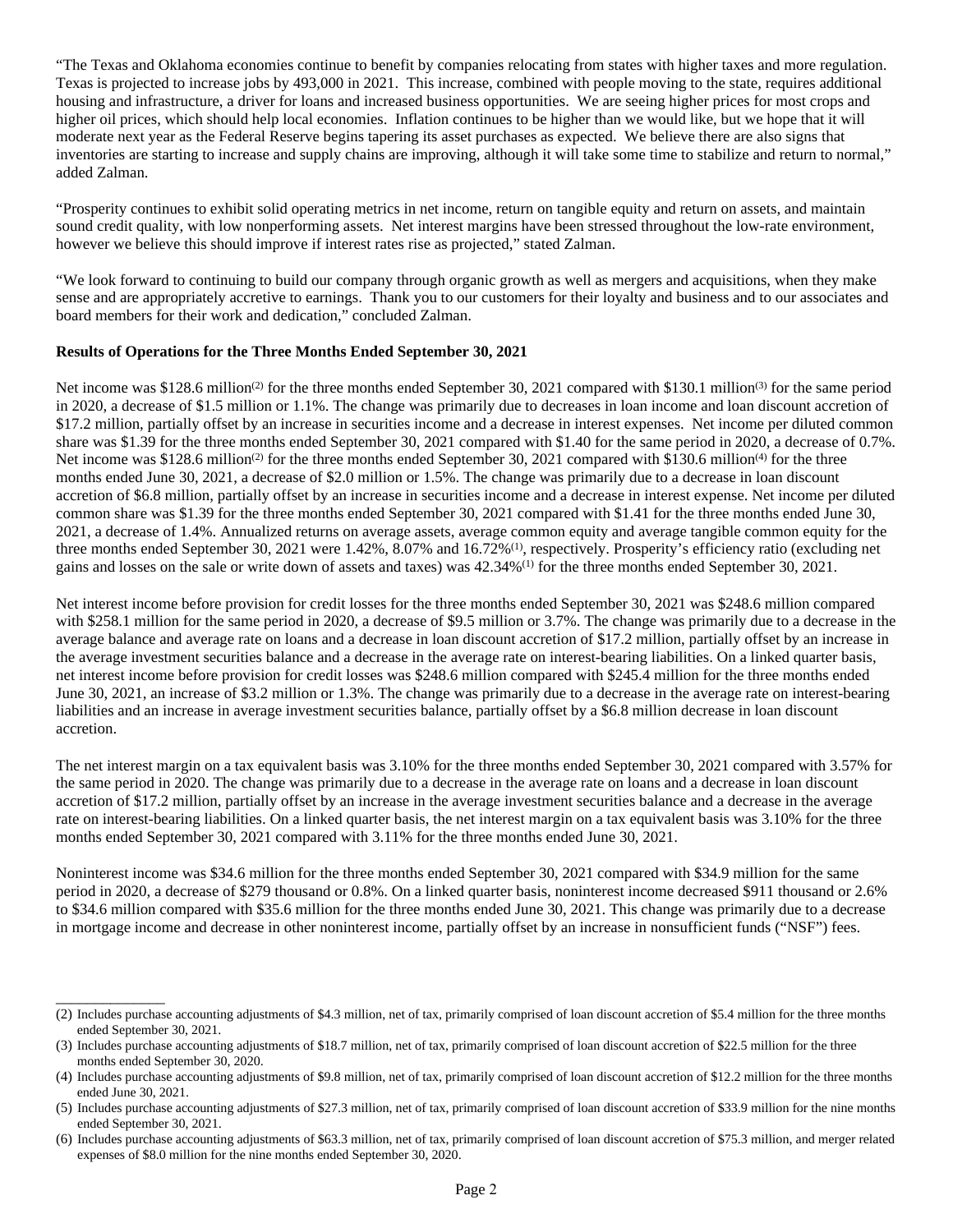Noninterest expense was \$119.8 million for the three months ended September 30, 2021 compared with \$117.9 million for the same period in 2020, an increase of \$1.9 million or 1.6%. This increase was primarily due to an increase in salaries and benefits, partially offset by a decrease in other noninterest expense. On a linked quarter basis, noninterest expense increased \$4.6 million or 4.0% to \$119.8 million compared with \$115.2 million for the three months ended June 30, 2021. This increase was primarily due to an increase in salaries and benefits and gains on sale of other real estate of \$1.8 million recorded during the second quarter of 2021.

## **Results of Operations for the Nine Months Ended September 30, 2021**

Net income was \$392.5 million<sup>(5)</sup> for the nine months ended September 30, 2021 compared with \$391.8 million<sup>(6)</sup> for the same period in 2020, an increase of \$697 thousand or 0.2%. Net income per diluted common share was \$4.23 for the nine months ended September 30, 2021 compared with \$4.20 for the same period in 2020, an increase of 0.7%. Annualized returns on average assets, average common equity and average tangible common equity for the nine months ended September 30, 2021 were 1.47%, 8.32% and  $17.53\%$ <sup>(1)</sup>, respectively. Prosperity's efficiency ratio (excluding net gains and losses on the sale or write down of assets and taxes) was 41.52%(1) for the nine months ended September 30, 2021.

Net interest income before provision for credit losses for the nine months ended September 30, 2021 was \$748.5 million compared with \$773.1 million for the prior year, a decrease of \$24.6 million or 3.2%. The change was primarily due to a decrease in the average rate on interest-earning assets and a decrease in loan discount accretion of \$41.4 million, partially offset by a decrease in the average rate on interest-bearing liabilities.

The net interest margin on a tax equivalent basis for the nine months ended September 30, 2021 was 3.20% compared with 3.69% for the same period in 2020. The change was primarily due to a decrease in the average rate on loans, a decrease in loan discount accretion of \$41.4 million, lower rates on investment securities and higher cash balances due to excess liquidity, partially offset by a decrease in the average rate on interest-bearing liabilities.

Noninterest income was \$104.2 million for the nine months ended September 30, 2021 compared with \$95.0 million for the same period in 2020, an increase of \$9.2 million or 9.7%. This increase was primarily due to lower net loss on write-down of assets, an increase in credit card, debit card and ATM card income and an increase in other noninterest income.

Noninterest expense was \$354.1 million for the nine months ended September 30, 2021 compared with \$377.0 million for the same period in 2020, a decrease of \$22.9 million or 6.1%. The change was primarily due to decreases in merger related expenses, data processing, net occupancy and equipment and other noninterest expense as a result of efficiencies gained following the LegacyTexas Bank system conversion during the second quarter of 2020 and net gains on sale of other real estate of \$2.7 million, partially offset by an increase in salaries and benefits.

## **Balance Sheet Information**

At September 30, 2021, Prosperity had \$36.512 billion in total assets, an increase of \$3.315 billion or 10.0% compared with \$33.198 billion at September 30, 2020.

Loans at September 30, 2021 were \$18.958 billion, a decrease of \$1.838 billion or 8.8%, compared with \$20.796 billion at September 30, 2020, primarily due to a decrease in commercial real estate, PPP and Warehouse Purchase Program loans, partially offset by an increase in 1-4 family residential loans. Linked quarter loans decreased \$294.1 million or 1.5% from \$19.252 billion at June 30, 2021, primarily due to a \$414.1 million decrease in PPP loans. At September 30, 2021, the Company had \$365.8 million of PPP loans compared to \$1.394 billion of PPP loans at September 30, 2020 and \$780.0 million of PPP loans at June 30, 2021. Linked quarter loans, excluding Warehouse Purchase Program and PPP loans, increased \$217.6 million or 1.3% (5.3% annualized) from \$16.376 billion at June 30, 2021.

As part of its lending activities, Prosperity extends credit to oil and gas production and servicing companies. Oil and gas production loans are loans to companies directly involved in the exploration and/or production of oil and gas. Oil and gas servicing loans are loans to companies that provide services for oil and gas production and exploration. At September 30, 2021, oil and gas loans totaled \$569.3 million (net of discount and excluding PPP loans totaling \$55.8 million) or 3.0% of total loans, of which \$352.4 million were production loans and \$216.9 million were servicing loans, compared with total oil and gas loans of \$604.7 million (net of discount and excluding PPP loans totaling \$115.3 million) or 2.9% of total loans at September 30, 2020, of which \$359.6 million were production loans and \$245.1 million were servicing loans. In addition, as of September 30, 2021, Prosperity had total unfunded commitments to oil and gas companies of \$363.3 million compared with total unfunded commitments to oil and gas companies of \$258.1 million as of September 30, 2020. Unfunded commitments to producers include letters of credit issued in lieu of oil well plugging bonds.

Additionally, Prosperity extends credit to hotels and restaurants. At September 30, 2021, loans to hotels totaled \$407.1 million (excluding PPP loans totaling \$5.7 million) or 2.1% of total loans, an increase of \$20.8 million or 5.4%, compared with \$386.3 million (excluding PPP loans totaling \$8.8 million) at September 30, 2020. At September 30, 2021, loans to restaurants totaled \$198.2 million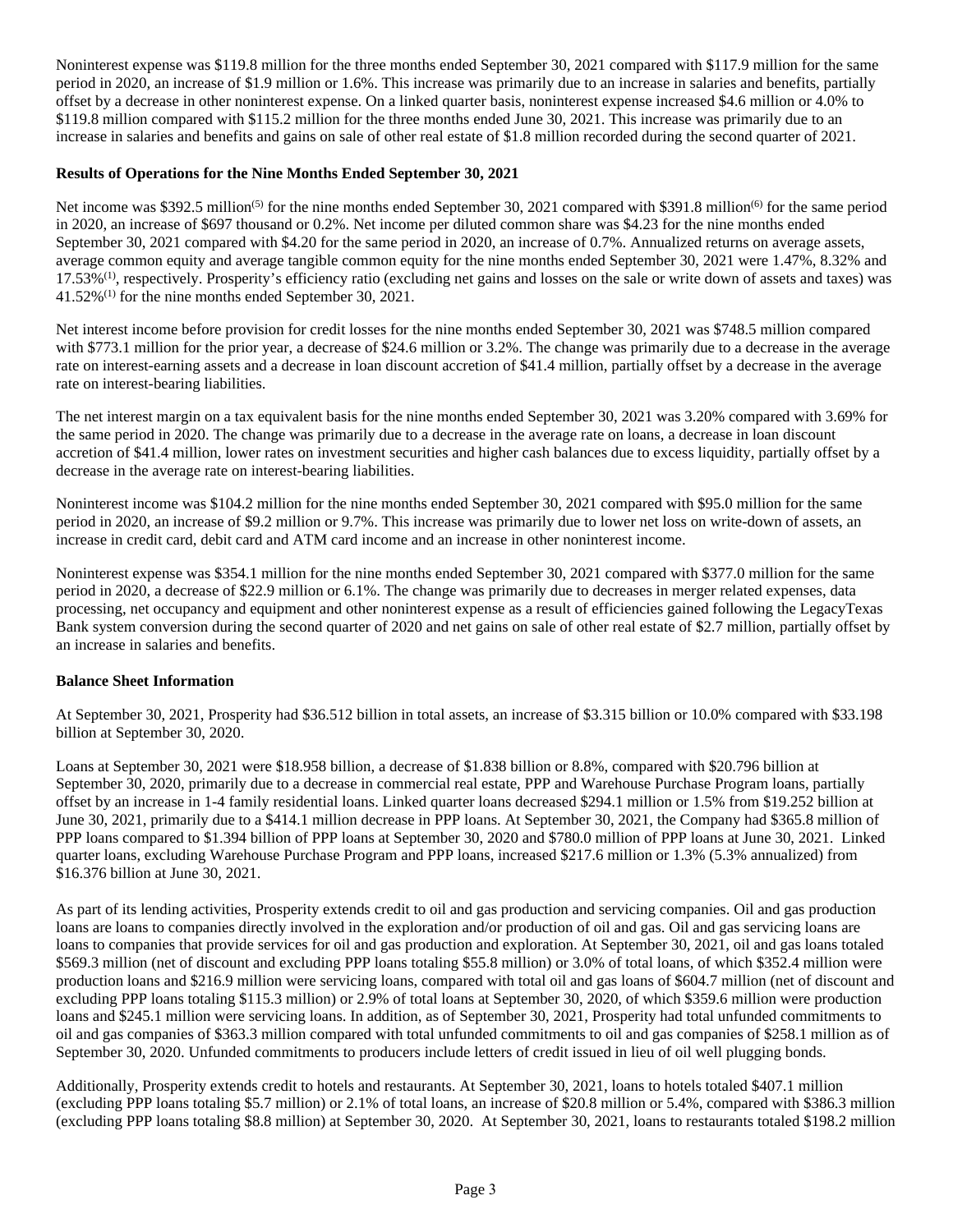(excluding PPP loans totaling \$49.7 million) or 1.0% of total loans, a decrease of \$16.9 million or 7.9%, compared with \$215.1 million (excluding PPP loans totaling \$110.9 million) at September 30, 2020.

Deposits at September 30, 2021 were \$29.452 billion, an increase of \$2.992 billion or 11.3%, compared with \$26.459 billion at September 30, 2020. Linked quarter deposits increased \$341.4 million or 1.2% (4.7% annualized) from \$29.110 billion at June 30, 2021.

## **Asset Quality**

Nonperforming assets totaled \$36.5 million or 0.11% of quarterly average interest-earning assets at September 30, 2021, compared with \$69.5 million or 0.24% of quarterly average interest-earning assets at September 30, 2020, and \$33.7 million or 0.11% of quarterly average interest-earning assets at June 30, 2021.

The allowance for credit losses on loans was \$287.2 million or 1.51% of total loans at September 30, 2021 compared with \$302.9 million or 1.57% of total loans at June 30, 2021 and \$323.6 million or 1.56% of total loans at September 30, 2020. The allowance for credit losses on loans to total loans, excluding Warehouse Purchase Program and PPP loans, was 1.73%<sup>(1)</sup> at September 30, 2021 compared with 1.94%(1) at September 30, 2020 and 1.85%(1) at June 30, 2021.

There was no provision for credit losses for the three months ended September 30, 2021 compared with \$10.0 million for the three months ended September 30, 2020 and no provision for credit losses for the three months ended June 30, 2021. There was no provision for credit losses for the nine months ended September 30, 2021 compared with \$20.0 million for the nine months ended September 30, 2020.

Net charge-offs were \$15.7 million for the three months ended September 30, 2021 compared with net charge-offs of \$10.6 million for the three months ended September 30, 2020 and net charge-offs of \$4.3 million for the three months ended June 30, 2021. Net chargeoffs for the third quarter of 2021 included \$4.6 million related to resolved purchased credit deteriorated ("PCD") loans and \$10.8 million related to the partial charge-off of one commercial real estate loan obtained through acquisition. The PCD loans had specific reserves of \$3.1 million, of which \$2.2 million was allocated to the charge-offs and \$944 thousand was moved to the general reserve. Further, an additional \$14.3 million of specific reserves on resolved PCD loans without any related charge-offs was released to the general reserve.

Net charge-offs were \$28.9 million for the nine months ended September 30, 2021 compared with \$24.4 million for the nine months ended September 30, 2020. Net charge-offs for the nine months ended September 30, 2021 included \$12.7 million related to resolved PCD loans and \$10.8 million related to the partial charge-off of one commercial real estate loan obtained through acquisition. The PCD loans had specific reserves of \$12.9 million, of which \$9.9 million was allocated to the charge-offs and \$3.0 million was moved to the general reserve. Further, an additional \$19.9 million of specific reserves on resolved PCD loans without any related charge-offs was released to the general reserve.

## **Dividend**

Prosperity Bancshares declared a fourth quarter cash dividend of \$0.52 per share to be paid on January 3, 2022 to all shareholders of record as of December 15, 2021.

## **Stock Repurchase Program**

On January 26, 2021, Prosperity Bancshares announced a stock repurchase program under which up to 5%, or approximately 4.65 million shares, of its outstanding common stock may be acquired over a one-year period expiring on January 26, 2022, at the discretion of management. Prosperity Bancshares repurchased 767,134 shares of its common stock at an average weighted price of \$67.87 per share during the three and nine months ended September 30, 2021.

## **COVID-19 Pandemic**

Prosperity continues to monitor the latest developments regarding COVID-19. As of September 30, 2021, the states of Texas and Oklahoma have lifted their respective restrictions on all business and activities. The COVID-19 pandemic has resulted in significant economic uncertainties that have had, and could continue to have, an adverse impact on Prosperity's operating income, financial condition and cash flows. The extent to which the COVID-19 pandemic will impact Prosperity's operations and financial results during 2021 cannot be reasonably or reliably estimated at this time.

Since the implementation of the Paycheck Protection Program in 2020, Prosperity has obtained SBA approvals on approximately 18,700 loans totaling \$2.036 billion and, as of September 30, 2021, had an outstanding balance of 3,233 loans totaling \$365.8 million.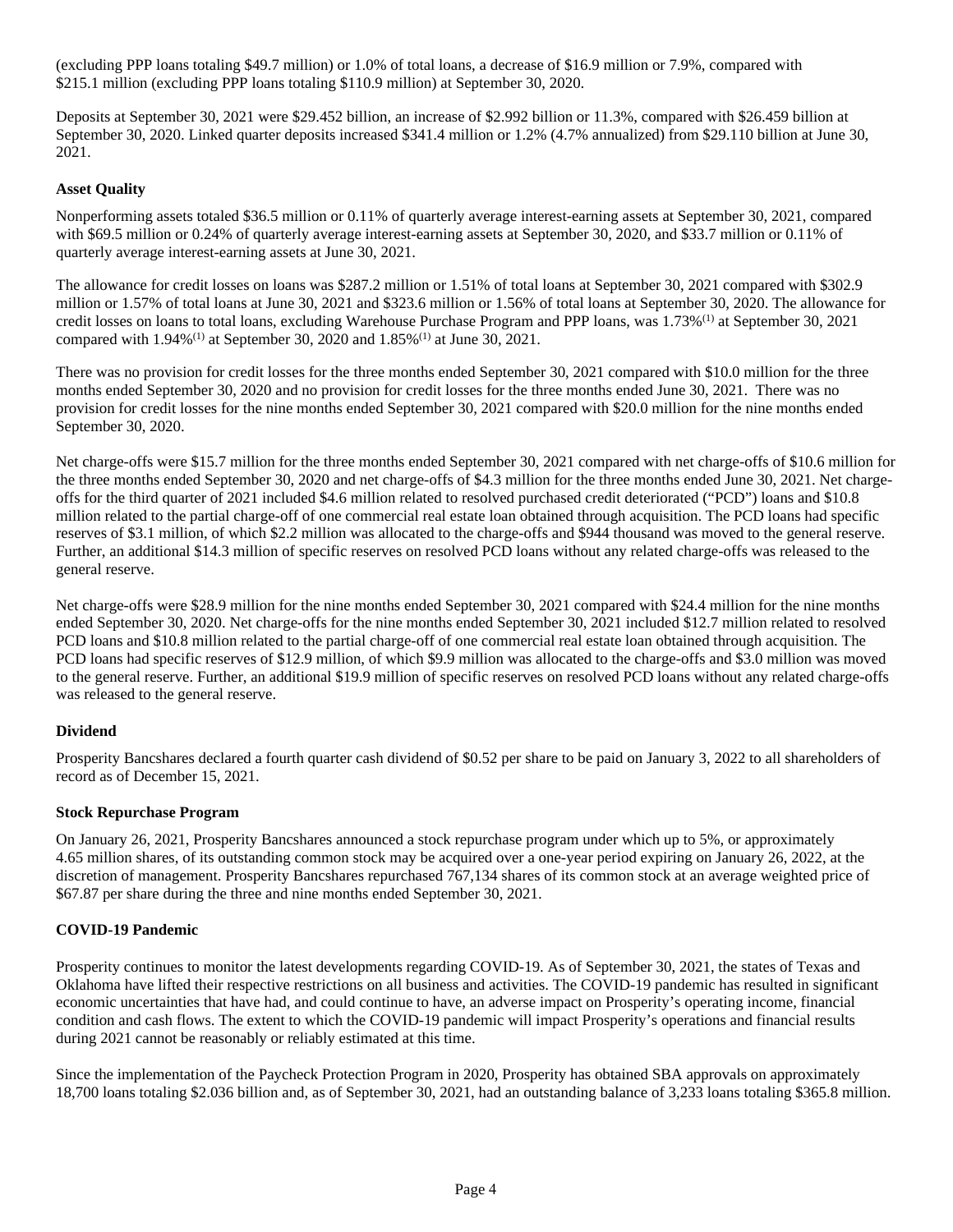Also, in response to the COVID-19 pandemic, Prosperity has provided relief to its loan customers through loan extensions and deferrals. Prosperity's troubled debt restructurings do not include loan modifications related to COVID-19. Beginning in mid-March of 2020, Prosperity began offering deferral and modification of principal and/or interest payments to selected borrowers on a case-bycase basis. As of September 30, 2021, Prosperity had approximately \$79.5 million in outstanding loans subject to deferral and modification agreements.

## **Conference Call**

Prosperity's management team will host a conference call on Wednesday, October 27, 2021 at 11:30 a.m. Eastern Time (10:30 a.m. Central Time) to discuss Prosperity's third quarter 2021 earnings. Individuals and investment professionals may participate in the call by dialing 877-883-0383 for domestic participants, or 412-902-6506 for international participants. The participant elite entry number is 0916027.

Alternatively, individuals may listen to the live webcast of the presentation by visiting Prosperity's website at www.prosperitybankusa.com. The webcast may be accessed from Prosperity's home page by selecting "Presentations, Webcasts & Calls" from the menu on the Investor Relations link and following the instructions.

## **Non-GAAP Financial Measures**

Prosperity's management uses certain non-GAAP financial measures to evaluate its performance. Specifically, Prosperity reviews diluted earnings per share excluding merger related expenses, net of tax, and net operating loss ("NOL") tax benefit; return on average assets excluding merger related expenses, net of tax, and NOL tax benefit; return on average common equity excluding merger related expenses, net of tax, and NOL tax benefit; return on average tangible common equity; return on average tangible common equity excluding merger related expenses, net of tax, and NOL tax benefit; tangible book value per share; the tangible equity to tangible assets ratio; allowance for credit losses to total loans excluding Warehouse Purchase Program and PPP loans; the efficiency ratio, excluding net gains and losses on the sale or write down of assets and securities; and the efficiency ratio, excluding net gains and losses on the sale or write down of assets and securities and merger related expenses, for internal planning and forecasting purposes. Prosperity believes these non-GAAP financial measures provide information useful to investors in understanding Prosperity's financial results and their presentation, together with the accompanying reconciliations, provides a more complete understanding of factors and trends affecting Prosperity's business and allows investors to view performance in a manner similar to management, the entire financial services sector, bank stock analysts and bank regulators. Further, Prosperity believes that these non-GAAP financial measures provide useful information by excluding certain items that may not be indicative of its core operating earnings and business outlook. These non-GAAP financial measures should not be considered a substitute for, nor of greater importance than, GAAP basis financial measures and results; Prosperity strongly encourages investors to review its consolidated financial statements in their entirety and not to rely on any single financial measure. Because non-GAAP financial measures are not standardized, it may not be possible to compare these financial measures with other companies' non-GAAP financial measures having the same or similar names. Please refer to the "Notes to Selected Financial Data" at the end of this Earnings Release for a reconciliation of these non-GAAP financial measures to the nearest respective GAAP financial measures.

## **Prosperity Bancshares, Inc. ®**

As of September 30, 2021, Prosperity Bancshares, Inc.® is a \$36.512 billion Houston, Texas based regional financial holding company providing personal banking services and investments to consumers and businesses throughout Texas and Oklahoma. Founded in 1983, Prosperity believes in a community banking philosophy, taking care of customers, businesses and communities in the areas it serves by providing financial solutions to simplify everyday financial needs. In addition to offering traditional deposit and loan products, Prosperity offers digital banking solutions, credit and debit cards, mortgage services, retail brokerage services, trust and wealth management, and treasury management.

Prosperity currently operates 273 full-service banking locations: 65 in the Houston area, including The Woodlands; 30 in the South Texas area including Corpus Christi and Victoria; 63 in the Dallas/Fort Worth area; 22 in the East Texas area; 29 in the Central Texas area including Austin and San Antonio; 34 in the West Texas area including Lubbock, Midland-Odessa and Abilene; 16 in the Bryan/College Station area; 6 in the Central Oklahoma area; and 8 in the Tulsa, Oklahoma area.

## **Cautionary Notes on Forward-Looking Statements**

"Safe Harbor" Statement under the Private Securities Litigation Reform Act of 1995: This release contains, and the remarks by Prosperity's management on the conference call may contain, forward-looking statements within the meaning of the federal securities laws, including Section 27A of the Securities Act of 1933, as amended, and Section 21E of the Securities Exchange Act of 1934, as amended. Forward-looking statements are typically, but not exclusively, identified by the use in the statements of words or phrases such as "aim," "anticipate," "estimate," "expect," "goal," "guidance," "intend," "is anticipated," "is expected," "is intended," "objective," "plan," "projected," "projection," "will affect," "will be," "will continue," "will decrease," "will grow," "will impact," "will increase," "will incur," "will reduce," "will remain," "will result," "would be," variations of such words or phrases (including where the word "could," "may," or "would" is used rather than the word "will" in a phrase) and similar words and phrases indicating that the statement addresses some future result, occurrence, plan or objective. Forward-looking statements include all statements other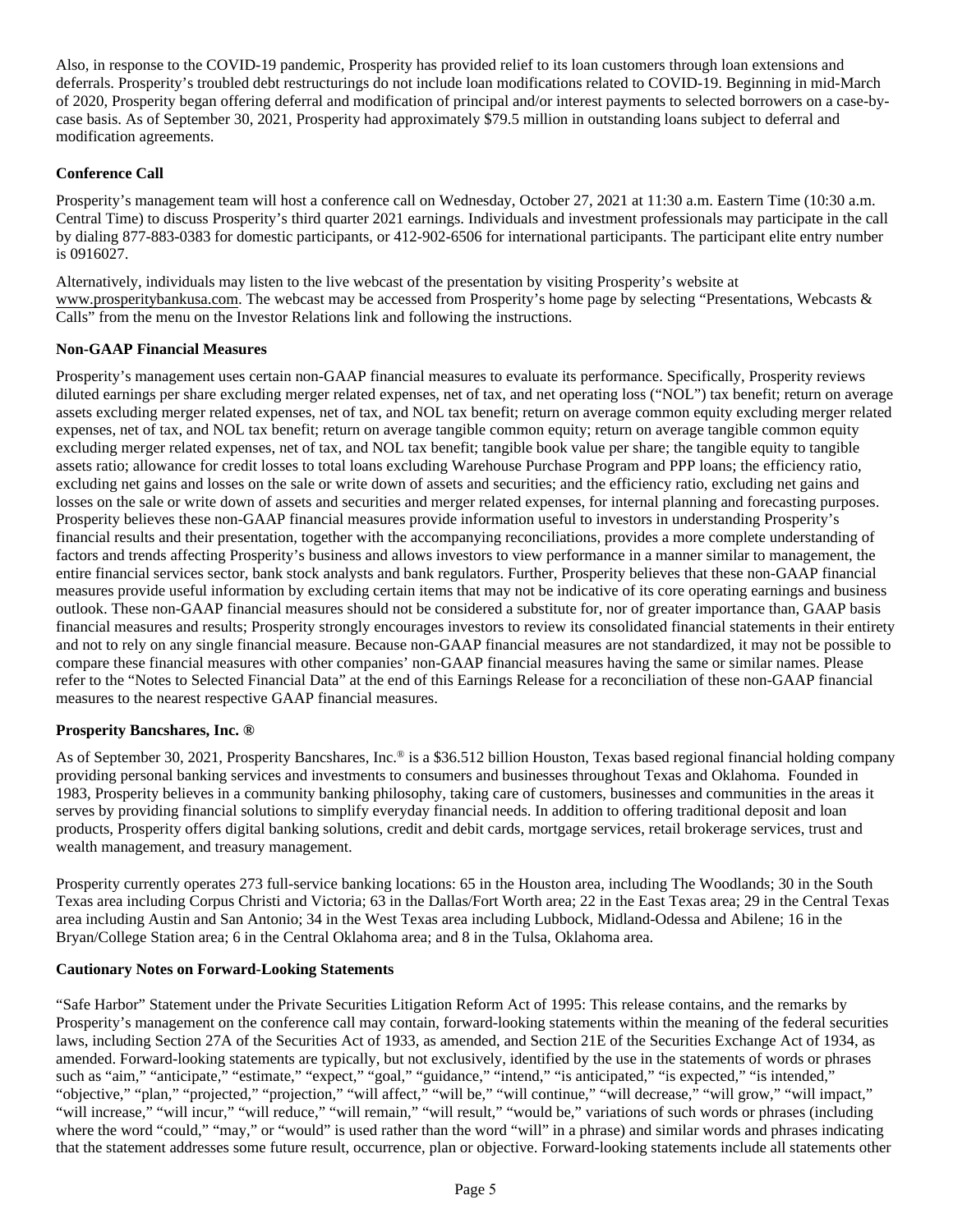than statements of historical fact, including forecasts or trends, and are based on current expectations, assumptions, estimates and projections about Prosperity Bancshares and its subsidiaries. These forward-looking statements may include information about Prosperity's possible or assumed future economic performance or future results of operations, including future revenues, income, expenses, provision for loan losses, provision for taxes, effective tax rate, earnings per share and cash flows and Prosperity's future capital expenditures and dividends, future financial condition and changes therein, including changes in Prosperity's loan portfolio and allowance for loan losses, future capital structure or changes therein, as well as the plans and objectives of management for Prosperity's future operations, future or proposed acquisitions, the future or expected effect of acquisitions on Prosperity's operations, results of operations, financial condition, and future economic performance, statements about the anticipated benefits of the proposed transaction, and statements about the assumptions underlying any such statement, as well as expectations regarding the effects of the COVID-19 pandemic on Prosperity's operating income, financial condition and cash flows. These forward-looking statements are not guarantees of future performance and are subject to risks and uncertainties, many of which are outside of Prosperity's control, which may cause actual results to differ materially from those expressed or implied by the forward-looking statements. These risks and uncertainties include but are not limited to whether Prosperity can: successfully identify acquisition targets and integrate the businesses of acquired companies and banks; continue to sustain its current internal growth rate or total growth rate; provide products and services that appeal to its customers; continue to have access to debt and equity capital markets; and achieve its sales objectives. Other risks include, but are not limited to: the possibility that credit quality could deteriorate; actions of competitors; changes in laws and regulations (including changes in governmental interpretations of regulations and changes in accounting standards); the possibility that the anticipated benefits of an acquisition transaction, are not realized when expected or at all, including as a result of the impact of, or problems arising from, the integration of two companies or as a result of the strength of the economy and competitive factors generally; a deterioration or downgrade in the credit quality and credit agency ratings of the securities in Prosperity's securities portfolio; customer and consumer demand, including customer and consumer response to marketing; effectiveness of spending, investments or programs; fluctuations in the cost and availability of supply chain resources; economic conditions, including currency rate, interest rate and commodity price fluctuations; the effect, impact, potential duration or other implications of the COVID-19 pandemic; and weather. These and various other factors are discussed in Prosperity Bancshares' Annual Report on Form 10-K for the year ended December 31, 2020 and other reports and statements Prosperity Bancshares has filed with the Securities and Exchange Commission ("SEC"). Copies of the SEC filings for Prosperity Bancshares may be downloaded from the Internet at no charge from [http://www.prosperitybankusa.com.](http://www.prosperitybankusa.com/)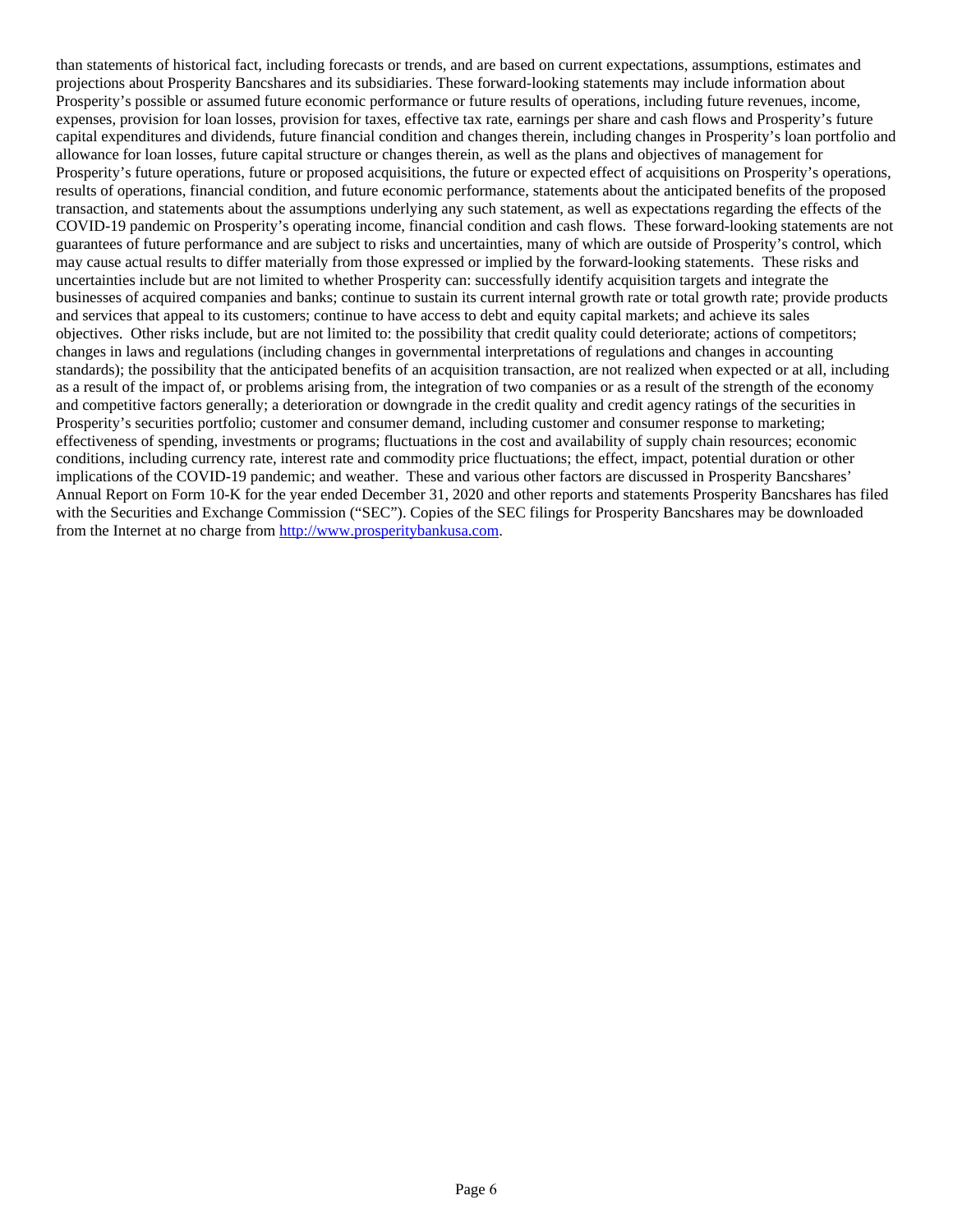Huntsville Oak Cliff Tomball Grant Madisonville **Rank Cities** Park Cities **Houston Area** Waller Waller Waller Kermit Highway Navasota Plano **Houston** West Columbia Parkway New Waverly **Plano-West Plano-West** Aldine **Altime Wharton** Rock Prairie **Other West Texas Area**<br>
Rock Prairie **Preston Forest Alief Minnie Minnie Constant Preston Parker Bellaire Bellaire Preston Parker Bellaire Bellaire Preston Parker Bellaire Preston Parker Bellaire <b>Decations** Southwest Parkway **Preston Parker Bellaire** Bellaire Wirt Wirt **Locations** Tower Point **Preston Royal Beltway** Beltway Beltway Beltway Beltway Beltway Big Spring

San Antonio Cram Grand Prairie Cram Contents and Carnett Carnett Carnett Carnett Carnett Carnett Carnett Carnett Carnett Carnett Carnett Carnett Carnett Carnett Carnett Carnett Carnett Carnett Carnett Carnett Carnett Carne Schulenburg **International State of Tacksboro Katy Katy** Portland Portland Harvard Harvard Reporters and Harvard Seguin Mesquite Cinco Ranch Rockport Memorial Smithville Muenster Katy-Spring Green Sinton Sheridan Thorndale Same Runaway Bay Same Service Controllers and the S. Harvard S. Harvard S. Harvard S. Harvard S. Harvard

## **Dallas/Fort Worth Area**

14th Street Plano **East Texas Area Abilene** Owasso Abrams Centre **Athens**<br>
Addison **Other Houston Area** Antilley Road<br> **Addison Barrow Street Booming Grove <b>Continue** Crystal Control Control Control Control Control Control Control Control Control Control Control Control Co Addison **Blooming Grove Locations** Barrow Street **Allen** Barrow Street **Allen** Cypress Street **Canton** Allen Canton Angleton Cypress Street Balch Springs **State Carthage Carthage** Bay City Bay City **Base Carthage** Bay City Camp Wisdom Corsicana Corsicana Beaumont Mockingbird<br>Carrollton Corsicana Chronic Chronic Chronic Chronic Chronic Chronic Chronic Chronic Chronic Chronic Chronic Chronic Chronic Chronic Chronic Chronic Chronic Chronic Chro Carrollton Crockett Cleveland Cedar Hill **Eustace East Bernard Eubbock**<br>
Coppell Gilmer El Campo 4th Street Coppell Gilmer El Campo 4th Street East Plano Grapeland Dayton 66th Street Euless Gun Barrel City Galveston 82nd Street Frisco Jacksonville Groves 86th Street Frisco Warren 198<sup>th</sup> Street Kerens **Hempstead** 198<sup>th</sup> Street Frisco-West Longview Hitchcock Avenue Q

**Austin** Rosewood Court<br> **Allandale** The Colony

Canyon Lake **Museum Place Rasadena** Pasadena Alice Alice Alice **Oklahoma City** Dime Box **Renaissance Square** Pecan Grove **Pecan Grove** Aransas Pass 23<sup>rd</sup> Street Dripping Springs 23<sup>rd</sup> Street Pecan Grove Pin Oak Beeville Box Expressway Dripping Springs The Roanoke Roanoke Pin Oak Beeville Beeville Expressway

**Bryan/College Station Area** Carland Garland Mount Vernon Liberty Liberty North University<br>
Bryan Creas Tech Student Crapevine Palestine Palestine Magnolia Magnolia Texas Tech Student Bryan Grapevine Branch Palestine Palestine Magnolia Magnolia Texas Tech Student Union<br>Bryan-29<sup>th</sup> Street Grapevine Main Rusk Rusk Magnolia Parkway Bryan-29<sup>th</sup> Street Grapevine Main Rusk Rusk Rusk Magnolia Parkway<br>Bryan-East Mont Belvieu Bryan-East **Kiest Kiest Seven Points Seven Points** Mont Belvieu **Midland** Bryan-North **Example 1** and Lake Highlands Teague Teague Nederland Nederland Wadley Caldwell McKinney Tyler-Beckham Needville Wall Street College Station McKinney Eldorado Tyler-South Broadway Rosenberg<br>
Crescent Point McKinney Redbud Tyler-University Shadow Creek McKinney Redbud Tyler-University Shadow Creek **Odessa** Hearne North Carrolton Winnsboro Spring Grandview

Wellborn Road Red Oak Clear Lake **South Texas Area -** Brownfield Richardson Copperfield **Corpus Christi** Brownwood **Central Texas Area** Richardson-West Cypress Calallen Cisco Allandale The Colony Eastex Northwest Early Cedar Park Tollroad Fairfield Saratoga Floydada Congress Trinity Mills First Colony First Colony Timbergate Corman Gorman Lakeway Turtle Creek Fry Road Water Street Levelland Liberty Hill West 15th Plano Gessner Littlefield Northland West Allen Gladebrook **Victoria** Merkel Oak Hill Westmoreland Grand Parkway Victoria Main Plainview Research Blvd San Angelo (Wylie New York Heights Victoria-Navarro San Angelo San Angelo Westlake Sharehouse Highway 6 West Nictoria-North Slaton Slaton Slaton Slaton Slaton Slaton Slaton Slaton Slaton Slaton Slaton Slaton Slaton Slaton Slaton Slaton Slaton Slaton Slaton Slaton Slaton Slaton Slaton Slaton Slat **Fort Worth** Snyder Community Little York Victoria Salem Snyder Snyder **Other Central Texas Area** Haltom City **Medical Center Constants Area** Hulen Memorial Drive Elgin Stockyards River Oaks Colony Creek I-240 Flatonia Sugar Land Cuero Memorial Georgetown **Other Dallas/Fort Worth Area** SW Medical Center Edna Gruene **Constant Center** Edna Coliad Center **Constant Center** Coliad Center **Coliad** Coliad Center **Coliad** Center **Coliad** Center **Coliad** Center **Coliad** C Kingsland **Arlington** Architecture Conzales **Locations** The Plaza **Gonzales** Gonzales **Locations** La Grange Azle Uptown Hallettsville Edmond Lexington Ennis Waugh Drive Kingsville Norman New Braunfels Gainesville Westheimer Mathis Pleasanton **Clen Rose** Glen Rose West University **Padre Island** Padre Island **Tulsa Area** Round Rock Granbury Woodcreek Palacios **Tulsa**

## Weimar **The Woodlands** Sanger **The Woodlands** The Woodlands The Woodlands Sanger The Woodlands The Woodlands The Woodlands The Woodlands The Woodlands The Woodlands The Woodlands The Woodlands The Woodlands The Woodlands T

Waxahachie The Woodlands-College Park Yorktown Yale

## **Locations** Memorial Drive **Other South Texas Area Collahoma**<br> **Acception** Bastrop **Central Olympic Central Oriental Drive Central Oriental Oriental Oriental Oriental Oriental Oriental Oriental Oriental Oriental Oriental**

Bastrop Keller Northside **Locations Central Oklahoma Area**

# Gruene **Calculations** Calculations Tanglewood **Coliad** Goliad **Other Central Oklahoma Area**<br> **Coliad Contral October Central Oklahoma Area**<br> **Contral October Central Oklahoma Area**<br> **Contral October Central Oklahoma Area**

**Dallas** The Woodlands-Research Forest **West Texas Area Constanting Other Tulsa Area Locations**<br>
14th Street Plano **Company Company Research Abilene** Abilene **Abilene** Owasso

- - -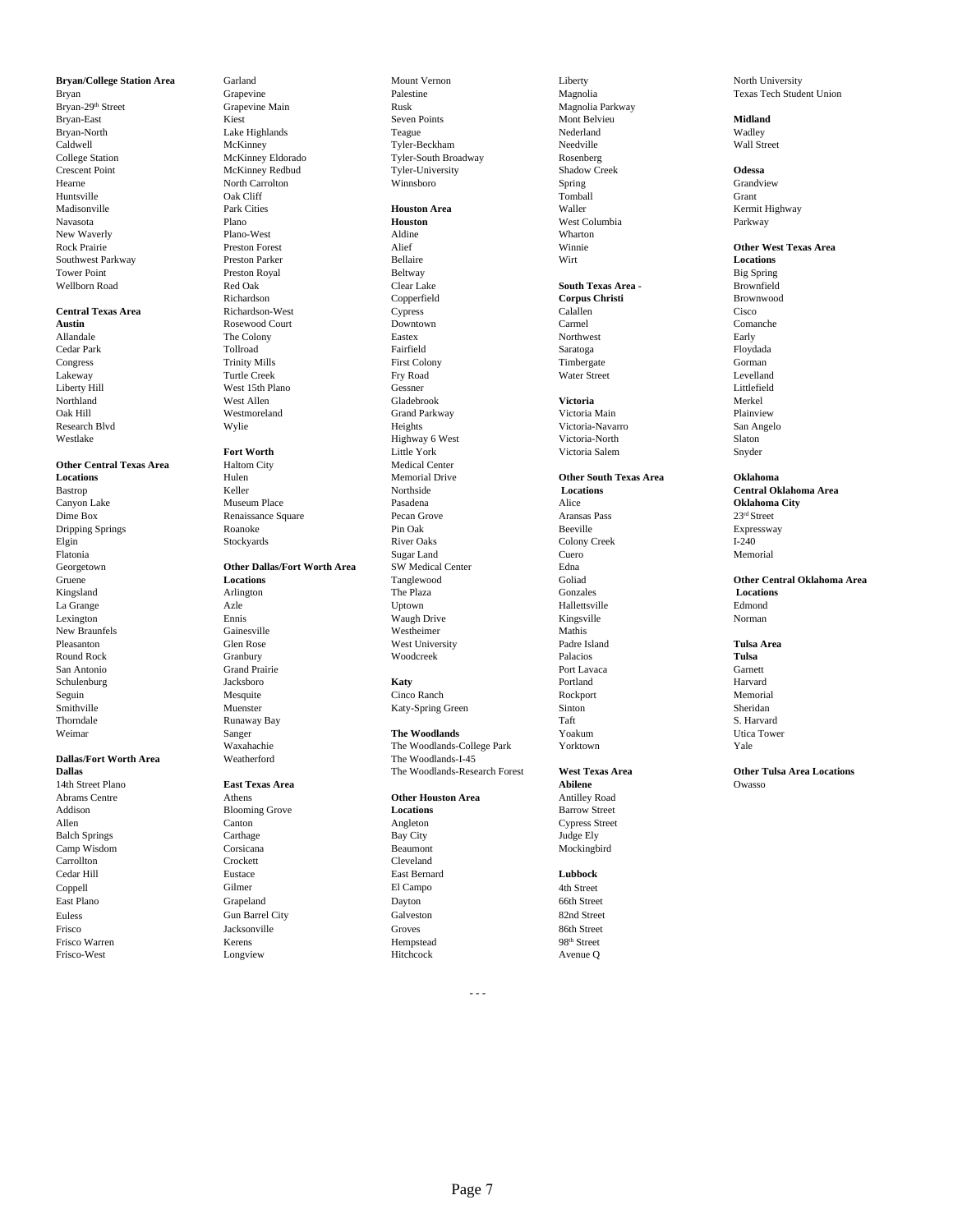|                                                  | Sep 30, 2021     | Jun 30, 2021 | Mar 31, 2021           | Dec 31, 2020 | Sep 30, 2020 |
|--------------------------------------------------|------------------|--------------|------------------------|--------------|--------------|
| <b>Balance Sheet Data (at period end)</b>        |                  |              |                        |              |              |
| Loans held for sale                              | \$<br>10,197     | \$<br>9,080  | $\mathbb{S}$<br>20,991 | \$<br>46,777 | \$<br>51,694 |
| Loans held for investment                        | 16,949,486       | 17,147,146   | 17,345,506             | 17,357,788   | 18,013,333   |
| Loans held for investment - Warehouse Purchase   |                  |              |                        |              |              |
| Program                                          | 1,998,049        | 2,095,559    | 2,272,389              | 2,842,379    | 2,730,614    |
| <b>Total loans</b>                               | 18,957,732       | 19,251,785   | 19,638,886             | 20,246,944   | 20,795,641   |
|                                                  |                  |              |                        |              |              |
| Investment securities <sup>(A)</sup>             | 12,629,368       | 11,918,691   | 10,088,002             | 8,542,820    | 7,431,495    |
| Federal funds sold                               | 237              | 281          | 8,986                  | 553          | 56,469       |
| Allowance for credit losses                      | (287, 187)       | (302, 884)   | (307, 210)             | (316,068)    | (323, 635)   |
| Cash and due from banks                          | 1,055,386        | 1,059,879    | 1,947,235              | 1,342,996    | 1,031,193    |
| Goodwill                                         | 3,231,636        | 3,231,636    | 3,231,636              | 3,231,636    | 3,231,692    |
| Core deposit intangibles, net                    | 64,539           | 67,417       | 70,304                 | 73,235       | 76,478       |
| Other real estate owned                          | 150              | 144          | 462                    | 10,593       | 11,548       |
| Fixed assets, net                                | 322,799          | 324,502      | 326,970                | 323,572      | 325,994      |
| Other assets                                     | 537,459          | 548,473      | 553,147                | 602,994      | 560,724      |
| Total assets                                     | \$36,512,119     | \$36,099,924 | \$35,558,418           | \$34,059,275 | \$33,197,599 |
|                                                  |                  |              |                        |              |              |
| Noninterest-bearing deposits                     | 10,326,489<br>\$ | \$10,099,149 | \$9,820,445            | \$9,151,233  | \$8,998,328  |
| Interest-bearing deposits                        | 19,125,163       | 19,011,092   | 18,942,660             | 18,209,259   | 17,460,878   |
| Total deposits                                   | 29,451,652       | 29,110,241   | 28,763,105             | 27,360,492   | 26,459,206   |
| Other borrowings                                 |                  |              |                        |              | 2,570        |
| Securities sold under repurchase agreements      | 440,969          | 433,069      | 377,106                | 389,583      | 380,274      |
| Subordinated notes                               |                  |              |                        |              | 125,146      |
| Allowance for credit losses on off-balance sheet |                  |              |                        |              |              |
| credit exposures                                 | 29,947           | 29,947       | 29,947                 | 29,947       | 29,947       |
| Other liabilities                                | 244,110          | 216,330      | 166,414                | 148,584      | 165,579      |
| <b>Total liabilities</b>                         | 30,166,678       | 29,789,587   | 29,336,572             | 27,928,606   | 27,162,722   |
| Shareholders' equity <sup>(B)</sup>              | 6,345,441        | 6,310,337    | 6,221,846              | 6,130,669    | 6,034,877    |
| Total liabilities and equity                     | \$36,512,119     | \$36,099,924 | \$35,558,418           | \$34,059,275 | \$33,197,599 |

**(A) Includes \$2,483, \$1,394, \$970, \$974 and \$(442) in unrealized gains (losses) on available for sale securities for the quarterly periods ended September 30, 2021, June 30, 2021, March 31, 2021, December 31, 2020 and September 30, 2020, respectively.**

**(B) Includes \$1,961, \$1,101, \$766, \$769 and \$(349) in after-tax unrealized gains (losses) on available for sale securities for the quarterly periods ended September 30, 2021, June 30, 2021, March 31, 2021, December 31, 2020 and September 30, 2020, respectively.**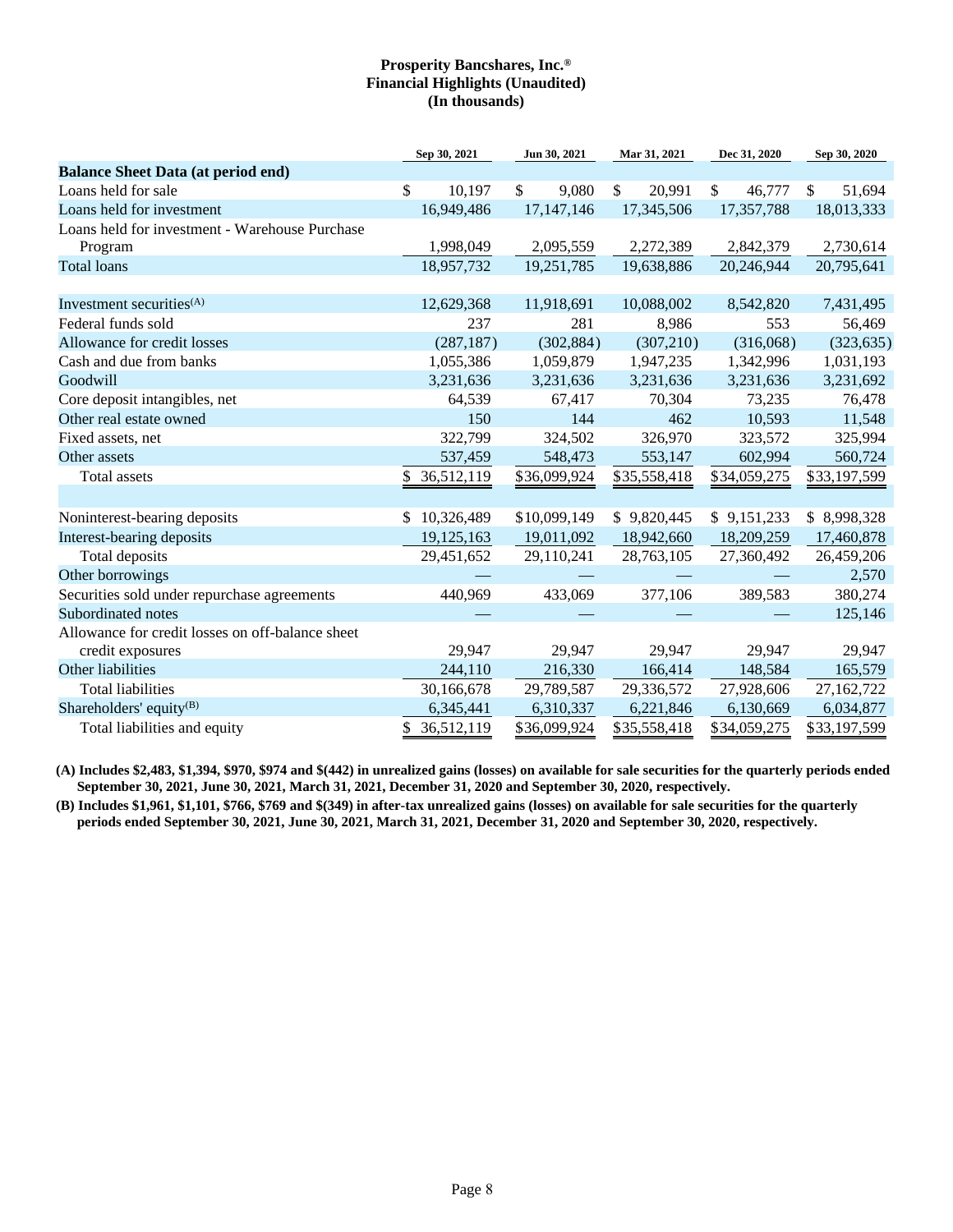|                                                               |                 |                 | <b>Three Months Ended</b> |                          |                 |                          | <b>Year-to-Date</b> |  |  |
|---------------------------------------------------------------|-----------------|-----------------|---------------------------|--------------------------|-----------------|--------------------------|---------------------|--|--|
|                                                               | Sep 30,<br>2021 | Jun 30,<br>2021 | Mar 31,<br>2021           | Dec 31,<br>2020          | Sep 30,<br>2020 | Sep 30,<br>2021          | Sep 30,<br>2020     |  |  |
| <b>Income Statement Data</b>                                  |                 |                 |                           |                          |                 |                          |                     |  |  |
| Interest income:                                              |                 |                 |                           |                          |                 |                          |                     |  |  |
| Loans                                                         | \$ 213,821      | \$216,803       | \$ 233,075                | \$241,625                | \$244,255       | \$663,699                | \$734,270           |  |  |
| Securities <sup>(C)</sup>                                     | 46,217          | 43,708          | 38,677                    | 36,721                   | 38,033          | 128,602                  | 130,091             |  |  |
| Federal funds sold and other earning assets                   | 302             | 340             | 351                       | 301                      | 144             | 993                      | 902                 |  |  |
| Total interest income                                         | 260,340         | 260,851         | 272,103                   | 278,647                  | 282,432         | 793,294                  | 865,263             |  |  |
| Interest expense:                                             |                 |                 |                           |                          |                 |                          |                     |  |  |
| Deposits                                                      | 11,578          | 15,288          | 17,362                    | 19,757                   | 22,458          | 44,228                   | 82,745              |  |  |
| Other borrowings                                              |                 |                 |                           | 33                       | 52              |                          | 3,517               |  |  |
| Securities sold under repurchase agreements                   | 195             | 164             | 159                       | 224                      | 309             | 518                      | 1,403               |  |  |
| Subordinated notes and trust preferred                        |                 |                 |                           | 999                      | 1,500           |                          | 4,499               |  |  |
| Total interest expense                                        | 11,773          | 15,452          | 17,521                    | 21,013                   | 24,319          | 44,746                   | 92,164              |  |  |
| Net interest income                                           | 248,567         | 245,399         | 254,582                   | 257,634                  | 258,113         | 748.548                  | 773,099             |  |  |
| Provision for credit losses                                   |                 |                 |                           | $\overline{\phantom{a}}$ | 10,000          | $\overline{\phantom{0}}$ | 20,000              |  |  |
| Net interest income after provision for credit losses         | 248,567         | 245,399         | 254,582                   | 257,634                  | 248,113         | 748,548                  | 753,099             |  |  |
| Noninterest income:                                           |                 |                 |                           |                          |                 |                          |                     |  |  |
| Nonsufficient funds (NSF) fees                                | 7,962           | 6,560           | 6,687                     | 8,051                    | 7,156           | 21,209                   | 22,244              |  |  |
| Credit card, debit card and ATM card income                   | 8,837           | 8,918           | 8,031                     | 8,193                    | 8,315           | 25,786                   | 23,052              |  |  |
| Service charges on deposit accounts                           | 6,115           | 6,062           | 5,978                     | 6,046                    | 5,920           | 18,155                   | 17,814              |  |  |
| Trust income                                                  | 2,467           | 2,276           | 2,837                     | 2,192                    | 2,502           | 7,580                    | 7,406               |  |  |
| Mortgage income                                               | 1,396           | 2,914           | 3,307                     | 3,989                    | 2,958           | 7,617                    | 6,788               |  |  |
| Brokerage income                                              | 861             | 795             | 711                       | 642                      | 628             | 2,367                    | 1,862               |  |  |
| Bank owned life insurance income                              | 1,325           | 1,294           | 1,292                     | 1,252                    | 1,449           | 3,911                    | 4,502               |  |  |
| Net gain (loss) on sale or write-down of assets               | 255             | (244)           | (79)                      | (675)                    | (528)           | (68)                     | (4,858)             |  |  |
| Other noninterest income                                      | 5,427           | 6,981           | 5,244                     | 6,857                    | 6,524           | 17,652                   | 16,177              |  |  |
| Total noninterest income                                      | 34,645          | 35,556          | 34,008                    | 36,547                   | 34,924          | 104,209                  | 94,987              |  |  |
| Noninterest expense:                                          |                 |                 |                           |                          |                 |                          |                     |  |  |
| Salaries and benefits                                         | 78,412          | 75,611          | 80,037                    | 77,809                   | 75,068          | 234,060                  | 231,459             |  |  |
| Net occupancy and equipment                                   | 8,165           | 8,046           | 7,833                     | 8,223                    | 8,644           | 24,044                   | 26,814              |  |  |
| Credit and debit card, data processing and                    |                 |                 |                           |                          |                 |                          |                     |  |  |
| software amortization                                         | 9,103           | 8,718           | 8,233                     | 8,442                    | 8,776           | 26,054                   | 31,887              |  |  |
| Regulatory assessments and FDIC insurance                     | 2,497           | 2,670           | 2,670                     | 2,670                    | 2,512           | 7,837                    | 7,191               |  |  |
| Core deposit intangibles amortization                         | 2,878           | 2,887           | 2,931                     | 3,243                    | 3,270           | 8,696                    | 9,926               |  |  |
| Depreciation                                                  | 4,524           | 4,513           | 4,540                     | 4,261                    | 4,605           | 13,577                   | 13,971              |  |  |
| Communications                                                | 3,013           | 2,982           | 2,899                     | 2,931                    | 3,027           | 8,894                    | 9,546               |  |  |
| Other real estate expense                                     | 30              | 198             | 244                       | 279                      | 258             | 472                      | 344                 |  |  |
| Net loss (gain) on sale or write-down of other<br>real estate | $\overline{4}$  | (1,839)         | (887)                     | (195)                    | (137)           | (2,722)                  | (263)               |  |  |
| Merger related expenses                                       |                 |                 |                           |                          |                 |                          | 8,018               |  |  |
| Other noninterest expense                                     | 11,189          | 11,405          | 10,576                    | 12,542                   | 11,896          | 33,170                   | 38,135              |  |  |
| Total noninterest expense                                     | 119,815         | 115,191         | 119,076                   | 120,205                  | 117,919         | 354,082                  | 377,028             |  |  |
| Income before income taxes                                    | 163,397         | 165,764         | 169,514                   | 173,976                  | 165,118         | 498,675                  | 471,058             |  |  |
| Provision for income taxes                                    | 34,807          | 35,153          | 36,205                    | 36,885                   | 35,054          | 106,165                  | 79,245              |  |  |
| Net income available to common shareholders                   | \$128,590       | \$130,611       | \$133,309                 | \$137,091                | \$130,064       | \$<br>392,510            | \$<br>391,813       |  |  |

**(C) Interest income on securities was reduced by net premium amortization of \$15,141, \$14,436, \$12,844, \$11,509 and \$10,089 for the three months ended September 30, 2021, June 30, 2021, March 31, 2021, December 31, 2020 and September 30, 2020, respectively, and \$42,421 and \$27,318 for the nine months ended September 30, 2021 and September 30, 2020, respectively.**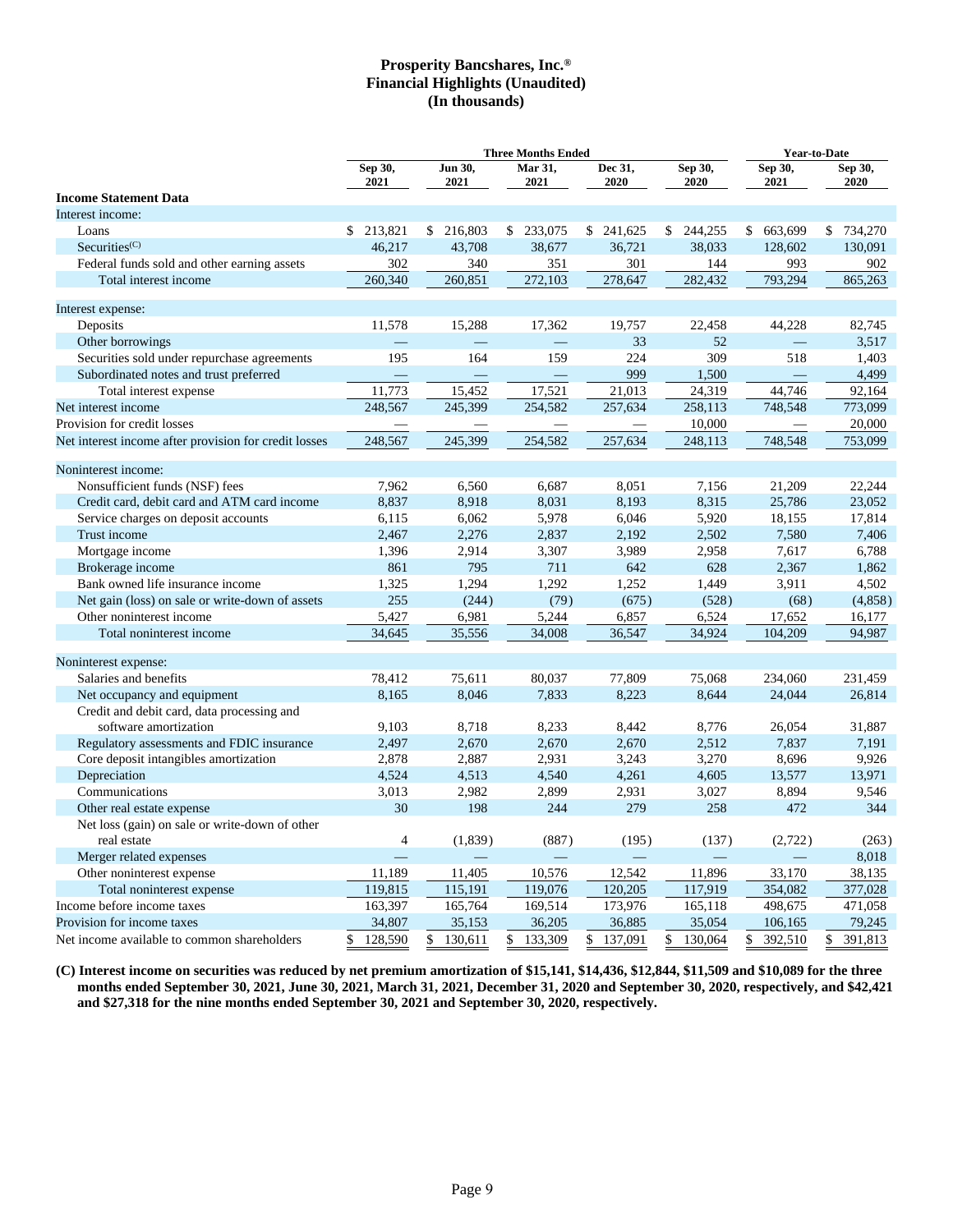## **Prosperity Bancshares, Inc. ® Financial Highlights (Unaudited) (Dollars and share amounts in thousands, except per share data and market prices)**

|                                                                            |               |                 |               |                 | <b>Three Months Ended</b> |                    |                 |                    |                 |                    | <b>Year-to-Date</b> |               |                          |
|----------------------------------------------------------------------------|---------------|-----------------|---------------|-----------------|---------------------------|--------------------|-----------------|--------------------|-----------------|--------------------|---------------------|---------------|--------------------------|
|                                                                            |               | Sep 30,<br>2021 |               | Jun 30,<br>2021 | Mar 31,<br>2021           |                    | Dec 31,<br>2020 |                    | Sep 30,<br>2020 |                    | Sep 30,<br>2021     |               | Sep 30,<br>2020          |
| <b>Profitability</b>                                                       |               |                 |               |                 |                           |                    |                 |                    |                 |                    |                     |               |                          |
| Net income $(D)$ (E)                                                       |               | \$128,590       |               | \$130,611       | \$133,309                 |                    | \$137,091       |                    | \$130,064       |                    | \$ 392,510          |               | \$ 391,813               |
| Basic earnings per share                                                   | \$            | 1.39            | \$            | 1.41            | \$<br>1.44                | \$                 | 1.48            | \$                 | 1.40            | \$                 | 4.23                | \$            | 4.20                     |
| Diluted earnings per share                                                 | \$            | 1.39            | \$            | 1.41            | \$<br>1.44                | \$                 | 1.48            | $\mathbb{S}$       | 1.40            | $\mathbf{\hat{S}}$ | 4.23                | $\mathsf{\$}$ | 4.20                     |
| Return on average assets (F)                                               |               | 1.42%           |               | 1.45%           | 1.54%                     |                    | 1.63%           |                    | 1.58%           |                    | 1.47%               |               | $1.62\%$ <sup>(J)</sup>  |
| Return on average common equity (F)                                        |               | 8.07%           |               | 8.31%           | 8.60%                     |                    | 8.98%           |                    | 8.64%           |                    | 8.32%               |               | $8.78\%$ <sup>(J)</sup>  |
| Return on average tangible common equity $(F)$ (G)                         |               | 16.72%          |               | 17.49%          | 18.43%                    |                    | 19.57%          |                    | 19.19%          |                    | 17.53%              |               | $19.77\%$ <sup>(J)</sup> |
| Tax equivalent net interest margin (D)(E)(H)                               |               | 3.10%           |               | 3.11%           | 3.41%                     |                    | 3.49%           |                    | 3.57%           |                    | 3.20%               |               | 3.69%                    |
| Efficiency ratio <sup>(G)(I)</sup>                                         |               | 42.34%          |               | 40.96%          | 41.25%                    |                    | 40.77%          |                    | 40.17%          |                    | 41.52%              |               | 43.19% (K)               |
| <b>Liquidity and Capital Ratios</b>                                        |               |                 |               |                 |                           |                    |                 |                    |                 |                    |                     |               |                          |
| Equity to assets                                                           |               | 17.38%          |               | 17.48%          | 17.50%                    |                    | 18.00%          |                    | 18.18%          |                    | 17.38%              |               | 18.18%                   |
| Common equity tier 1 capital                                               |               | 14.84%          |               | 15.26%          | 14.60%                    |                    | 13.74%          |                    | 13.17%          |                    | 14.84%              |               | 13.17%                   |
| Tier 1 risk-based capital                                                  |               | 14.84%          |               | 15.26%          | 14.60%                    |                    | 13.74%          |                    | 13.17%          |                    | 14.84%              |               | 13.17%                   |
| Total risk-based capital                                                   |               | 15.20%          |               | 15.71%          | 15.07%                    |                    | 14.23%          |                    | 14.28%          |                    | 15.20%              |               | 14.28%                   |
| Tier 1 leverage capital                                                    |               | 9.55%           |               | 9.50%           | 9.68%                     |                    | 9.67%           |                    | 9.57%           |                    | 9.55%               |               | 9.57%                    |
| Period end tangible equity to period end tangible<br>assets <sup>(G)</sup> |               | 9.18%           |               | 9.18%           | 9.05%                     |                    | 9.19%           |                    | 9.12%           |                    | 9.18%               |               | 9.12%                    |
| <b>Other Data</b>                                                          |               |                 |               |                 |                           |                    |                 |                    |                 |                    |                     |               |                          |
| Weighted-average shares used in computing<br>earnings per common share     |               |                 |               |                 |                           |                    |                 |                    |                 |                    |                     |               |                          |
| <b>Basic</b>                                                               |               | 92,683          |               | 92,935          | 92,854                    |                    | 92,559          |                    | 92,656          |                    | 92,823              |               | 93,226                   |
| Diluted                                                                    |               | 92,683          |               | 92,935          | 92,854                    |                    | 92,559          |                    | 92,656          |                    | 92,823              |               | 93,226                   |
| Period end shares outstanding                                              |               | 92,160          |               | 92,935          | 92,929                    |                    | 92,571          |                    | 92,562          |                    | 92,160              |               | 92,562                   |
| Cash dividends paid per common share                                       | \$            | 0.49            | \$            | 0.49            | \$<br>0.49                | \$                 | 0.49            | \$                 | 0.46            | \$                 | 1.47                | \$            | 1.38                     |
| Book value per common share                                                | $\mathcal{S}$ | 68.85           | $\mathsf{\$}$ | 67.90           | \$<br>66.95               | $\mathbb{S}$       | 66.23           | $\mathbb{S}$       | 65.20           | \$                 | 68.85               | \$            | 65.20                    |
| Tangible book value per common share (G)                                   | \$            | 33.09           | \$            | 32.40           | \$<br>31.42               | \$                 | 30.53           | \$                 | 29.46           | \$                 | 33.09               | \$            | 29.46                    |
| <b>Common Stock Market Price</b>                                           |               |                 |               |                 |                           |                    |                 |                    |                 |                    |                     |               |                          |
| High                                                                       | \$            | 72.97           | \$            | 78.06           | \$<br>83.02               | \$                 | 70.38           | \$                 | 60.63           | \$                 | 83.02               | \$            | 75.22                    |
| Low                                                                        | \$            | 64.40           | \$            | 69.83           | \$<br>66.45               | \$                 | 50.43           | \$                 | 48.80           | \$                 | 64.40               | \$            | 42.02                    |
| Period end closing price                                                   | $\mathsf{\$}$ | 71.13           | $\mathsf{\$}$ | 71.80           | \$<br>76.16               | $\mathbf{\hat{S}}$ | 69.36           | $\mathbf{\hat{S}}$ | 51.83           | $\mathbf{\$}$      | 71.13               | \$            | 51.83                    |
| Employees – FTE (excluding overtime)                                       |               | 3,625           |               | 3,724           | 3,724                     |                    | 3,756           |                    | 3,716           |                    | 3,625               |               | 3,716                    |
| Number of banking centers                                                  |               | 273             |               | 274             | 275                       |                    | 275             |                    | 275             |                    | 273                 |               | 275                      |

## **(D) Includes purchase accounting adjustments for the periods presented as follows:**

|                                    |              |              | Three Months Ended |              |              |              | <b>Year-to-Date</b> |
|------------------------------------|--------------|--------------|--------------------|--------------|--------------|--------------|---------------------|
|                                    | Sep 30, 2021 | Jun 30, 2021 | Mar 31, 2021       | Dec 31, 2020 | Sep 30, 2020 | Sep 30, 2021 | Sep 30, 2020        |
| Loan discount accretion            |              |              |                    |              |              |              |                     |
| <b>ASC 310-20</b>                  | \$3.761      | \$9,731      | \$13,313           | \$13.514     | \$16,729     | \$26,805     | \$57,191            |
| <b>ASC 310-30</b>                  | \$1,618      | \$2,462      | \$3,027            | \$2,545      | \$5,805      | \$7,107      | \$18,091            |
| <b>Securities net amortization</b> | \$136        | \$171        | \$111              | \$66         | \$116        | \$418        | \$513               |
| Time deposits amortization         | \$201        | \$327        | \$507              | \$790        | \$1,240      | \$1.035      | \$5.303             |

**(E) Using effective tax rate of 21.3%, 21.2%, 21.4%, 21.2% and 21.2% for the three months ended September 30, 2021, June 30, 2021, March 31, 2021, December 31, 2020 and September 30, 2020, respectively, and 21.3% and 16.8% for the nine months ended September 30, 2021 and September 30, 2020, respectively. Net income for the second quarter of 2020 includes a tax benefit for NOL related to the CARES Act.**

**(F) Interim periods annualized.**

**(G) Refer to the "Notes to Selected Financial Data" at the end of this Earnings Release for a reconciliation of this non-GAAP financial measure to the nearest GAAP financial measure.**

**(H) Net interest margin for all periods presented is based on average balances on an actual 365-day or 366-day basis.**

**(I) Calculated by dividing total noninterest expense, excluding credit loss provisions, by net interest income plus noninterest income, excluding net gains and losses on the sale or write down of assets and securities. Additionally, taxes are not part of this calculation.**

**(J) For calculations of the annualized returns on average assets, average common equity and average tangible common equity excluding merger related expenses, net of tax, and NOL tax benefit, refer to the "Notes to Selected Financial Data" at the end of this Earnings Release for a reconciliation of this non-GAAP financial measure to the nearest GAAP financial measure.**

**(K) For calculations of the efficiency ratio excluding merger related expenses, net of tax, refer to the "Notes to Selected Financial Data" at the end of this Earnings Release for a reconciliation of this non-GAAP financial measure to the nearest GAAP financial measure.**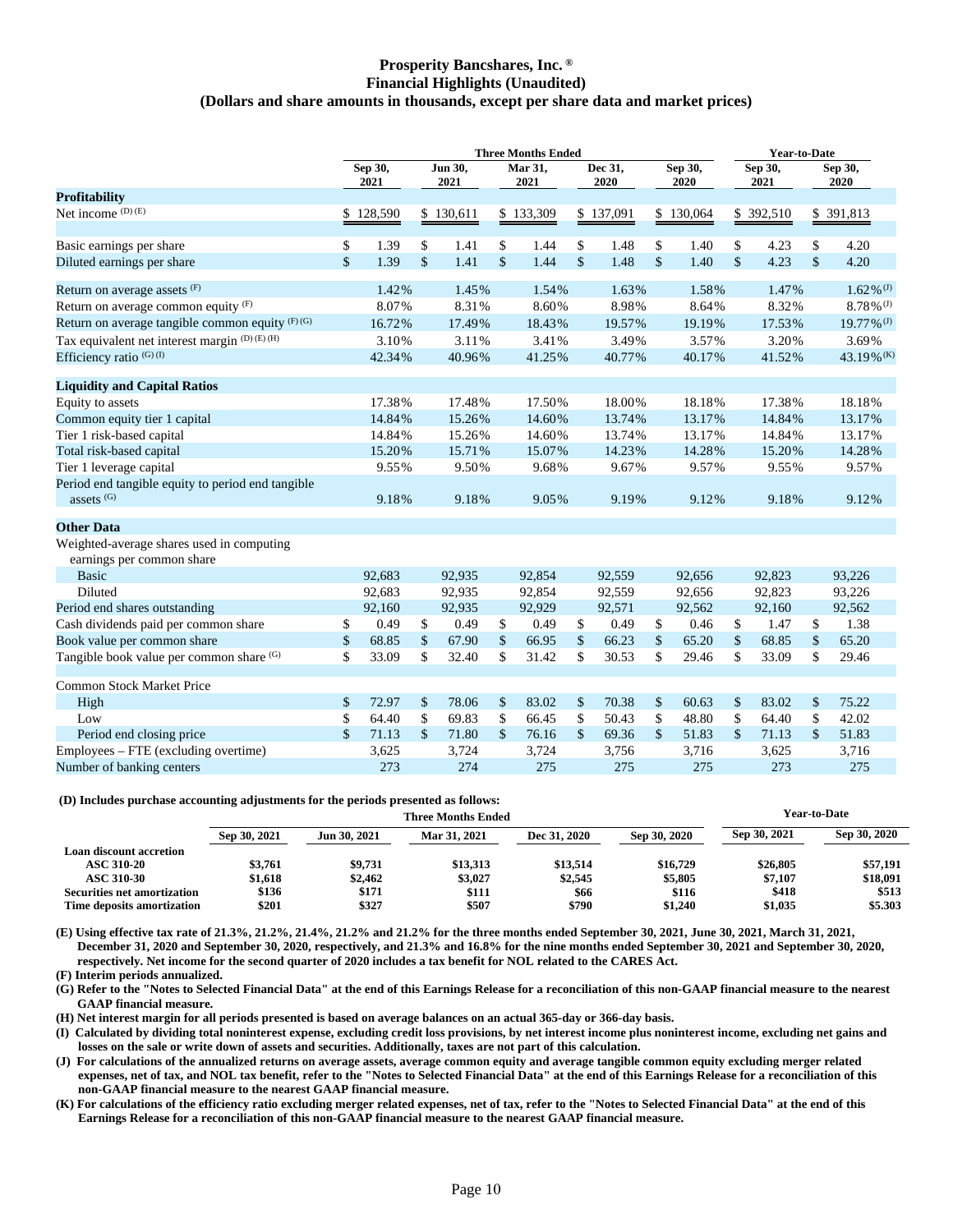| YIELD ANALYSIS                              |                           |                                                       |                           |     | <b>Three Months Ended</b> |                                                       |                           |     |                           |                                                       |                           |     |  |
|---------------------------------------------|---------------------------|-------------------------------------------------------|---------------------------|-----|---------------------------|-------------------------------------------------------|---------------------------|-----|---------------------------|-------------------------------------------------------|---------------------------|-----|--|
|                                             |                           | Sep 30, 2021                                          |                           |     |                           | Jun 30, 2021                                          |                           |     |                           | Sep 30, 2020                                          |                           |     |  |
|                                             | Average<br><b>Balance</b> | <b>Interest</b><br>Earned/<br><b>Interest</b><br>Paid | Average<br>Yield/<br>Rate | (L) | Average<br><b>Balance</b> | <b>Interest</b><br>Earned/<br><b>Interest</b><br>Paid | Average<br>Yield/<br>Rate | (L) | Average<br><b>Balance</b> | <b>Interest</b><br>Earned/<br><b>Interest</b><br>Paid | Average<br>Yield/<br>Rate | (L) |  |
| Interest-earning assets:                    |                           |                                                       |                           |     |                           |                                                       |                           |     |                           |                                                       |                           |     |  |
| Loans held for sale                         | \$<br>11,714 \$           | 91                                                    | 3.08%                     |     | \$<br>13,716 \$           | 109                                                   | 3.19%                     |     | \$<br>50,606 \$           | 420                                                   | 3.30%                     |     |  |
| Loans held for investment                   | 17,102,998                | 199,019                                               | 4.62%                     |     | 17,305,259                | 200,817 4.65%                                         |                           |     | 18,267,559                | 225,596                                               | 4.91%                     |     |  |
| Loans held for investment - Warehouse       |                           |                                                       |                           |     |                           |                                                       |                           |     |                           |                                                       |                           |     |  |
| Purchase Program                            | 1,836,252                 | 14,711                                                | 3.18%                     |     | 1,984,305                 | 15,877                                                | 3.21%                     |     | 2,279,461                 | 18,239                                                | 3.18%                     |     |  |
| <b>Total Loans</b>                          | 18,950,964                | 213,821                                               | 4.48%                     |     | 19,303,280                | 216,803                                               | 4.50%                     |     | 20,597,626                | 244,255                                               | 4.72%                     |     |  |
| Investment securities                       | 12,184,964                | 46,217                                                | $1.50\%$ (M)              |     | 11,180,948                | 43,708                                                | 1.57%                     | (M) | 7,603,762                 | 38,033                                                | 1.99%                     | (M) |  |
| Federal funds sold and other earning assets | 734,787                   | 302                                                   | 0.16%                     |     | 1,221,993                 | 340                                                   | 0.11%                     |     | 618,228                   | 144                                                   | 0.09%                     |     |  |
| Total interest-earning assets               | 31,870,715                | 260,340                                               | 3.24%                     |     | 31,706,221                | 260,851                                               | 3.30%                     |     | 28,819,616                | 282,432                                               | 3.90%                     |     |  |
| Allowance for credit losses                 | (301, 011)                |                                                       |                           |     | (306, 059)                |                                                       |                           |     | (321, 424)                |                                                       |                           |     |  |
| Noninterest-earning assets                  | 4,728,965                 |                                                       |                           |     | 4,695,860                 |                                                       |                           |     | 4,482,646                 |                                                       |                           |     |  |
| Total assets                                | \$36,298,669              |                                                       |                           |     | \$36,096,022              |                                                       |                           |     | \$32,980,838              |                                                       |                           |     |  |
| Interest-bearing liabilities:               |                           |                                                       |                           |     |                           |                                                       |                           |     |                           |                                                       |                           |     |  |
| Interest-bearing demand deposits            | $$6,089,678$ \$           | 3,614                                                 | 0.24%                     |     | $$6,281,068$ \$           |                                                       | 5,471 0.35%               |     | $$5,221,722$ \$           | 5,028                                                 | 0.38%                     |     |  |
| Savings and money market deposits           | 9,944,664                 | 4,522                                                 | 0.18%                     |     | 9,872,624                 |                                                       | 5,490 0.22%               |     | 8,937,751                 | 7,833                                                 | 0.35%                     |     |  |
| Certificates and other time deposits        | 2,897,123                 | 3,442                                                 | 0.47%                     |     | 2,980,186                 |                                                       | 4,327 0.58%               |     | 3,103,290                 | 9,597                                                 | 1.23%                     |     |  |
| Other borrowings                            |                           |                                                       |                           |     |                           |                                                       |                           |     | 13,898                    | 52                                                    | 1.49%                     |     |  |
| Securities sold under repurchase agreements | 448,338                   | 195                                                   | 0.17%                     |     | 383,975                   | 164                                                   | 0.17%                     |     | 378,888                   | 309                                                   | 0.32%                     |     |  |
| Subordinated notes                          |                           |                                                       |                           |     |                           |                                                       |                           |     | 125,256                   | 1,500                                                 | 4.76%                     |     |  |
| Total interest-bearing liabilities          | 19,379,803                | 11,773                                                | 0.24%                     | (N) | 19,517,853                | 15,452                                                | 0.32%                     | (N) | 17,780,805                | 24,319                                                | 0.54%                     | (N) |  |
| Noninterest-bearing liabilities:            |                           |                                                       |                           |     |                           |                                                       |                           |     |                           |                                                       |                           |     |  |
| Noninterest-bearing demand deposits         | 10,286,062                |                                                       |                           |     | 10,062,085                |                                                       |                           |     | 8,980,814                 |                                                       |                           |     |  |
| Allowance for credit losses on off-balance  |                           |                                                       |                           |     |                           |                                                       |                           |     |                           |                                                       |                           |     |  |
| sheet credit exposures                      | 29,947                    |                                                       |                           |     | 29,947                    |                                                       |                           |     | 29.947                    |                                                       |                           |     |  |
| Other liabilities                           | 229,502                   |                                                       |                           |     | 198,748                   |                                                       |                           |     | 167,532                   |                                                       |                           |     |  |
| <b>Total liabilities</b>                    | 29,925,314                |                                                       |                           |     | 29,808,633                |                                                       |                           |     | 26,959,098                |                                                       |                           |     |  |
| Shareholders' equity                        | 6,373,355                 |                                                       |                           |     | 6,287,389                 |                                                       |                           |     | 6,021,740                 |                                                       |                           |     |  |
| Total liabilities and shareholders' equity  | \$36,298,669              |                                                       |                           |     | \$36,096,022              |                                                       |                           |     | \$32,980,838              |                                                       |                           |     |  |
| Net interest income and margin              |                           | \$248,567                                             | 3.09%                     |     |                           | \$245,399                                             | 3.10%                     |     |                           | \$258,113                                             | 3.56%                     |     |  |
| Non-GAAP to GAAP reconciliation:            |                           |                                                       |                           |     |                           |                                                       |                           |     |                           |                                                       |                           |     |  |
| Tax equivalent adjustment                   |                           | 551                                                   |                           |     |                           | 586                                                   |                           |     |                           | 658                                                   |                           |     |  |
| Net interest income and margin (tax         |                           |                                                       |                           |     |                           |                                                       |                           |     |                           |                                                       |                           |     |  |
| equivalent basis)                           |                           | \$249,118                                             | 3.10%                     |     |                           | \$245,985 3.11%                                       |                           |     |                           | \$258,771                                             | 3.57%                     |     |  |

**(L) Annualized and based on an actual 365-day or 366-day basis.**

**(M) Yield on securities was impacted by net premium amortization of \$15,141, \$14,436, and \$10,089 for the three months ended September 30, 2021, June 30, 2021 and September 30, 2020, respectively.**

**(N) Total cost of funds, including noninterest bearing deposits, was 0.16%, 0.21% and 0.36% for the three months ended September 30, 2021, June 30, 2021 and September 30, 2020, respectively.**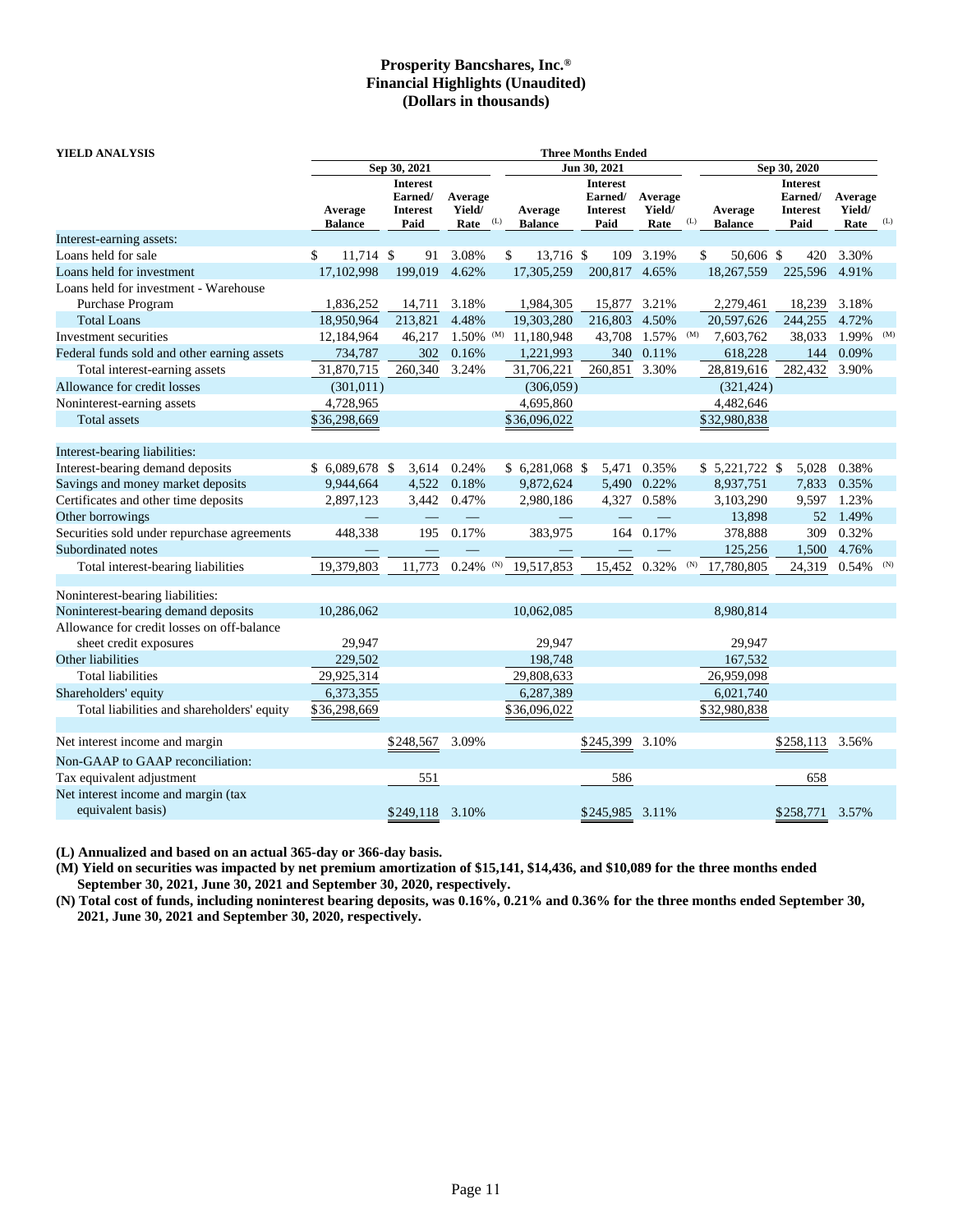**YIELD ANALYSIS Year-to-Date**

|                                                         |                           | Sep 30, 2021                                          |         |                           |                   | Sep 30, 2020              |    |                                                       |                           |                   |
|---------------------------------------------------------|---------------------------|-------------------------------------------------------|---------|---------------------------|-------------------|---------------------------|----|-------------------------------------------------------|---------------------------|-------------------|
|                                                         | Average<br><b>Balance</b> | <b>Interest</b><br>Earned/<br><b>Interest</b><br>Paid |         | Average<br>Yield/<br>Rate | (O)               | Average<br><b>Balance</b> |    | <b>Interest</b><br>Earned/<br><b>Interest</b><br>Paid | Average<br>Yield/<br>Rate | (O)               |
| Interest-earning assets:                                |                           |                                                       |         |                           |                   |                           |    |                                                       |                           |                   |
| Loans held for sale                                     | \$<br>19,507              | \$                                                    | 439     | 3.01%                     |                   | \$<br>60,256              | \$ | 1,575                                                 | 3.49%                     |                   |
| Loans held for investment                               | 17,228,462                |                                                       | 613,813 | 4.76%                     |                   | 17,890,010                |    | 690,175                                               | 5.15%                     |                   |
| Loans held for investment - Warehouse Purchase          |                           |                                                       |         |                           |                   |                           |    |                                                       |                           |                   |
| Program                                                 | 2,061,432                 |                                                       | 49,447  | 3.21%                     |                   | 1,749,568                 |    | 42,520                                                | 3.25%                     |                   |
| <b>Total loans</b>                                      | 19,309,401                |                                                       | 663,699 | 4.60%                     |                   | 19,699,834                |    | 734,270                                               | 4.98%                     |                   |
| Investment securities                                   | 10,849,373                |                                                       | 128,602 | 1.58%                     | (P)               | 8,029,097                 |    | 130,091                                               | 2.16%                     | (P)               |
| Federal funds sold and other earning assets             | 1,151,647                 |                                                       | 993     | 0.12%                     |                   | 339,229                   |    | 902                                                   | 0.36%                     |                   |
| Total interest-earning assets                           | 31,310,421                |                                                       | 793,294 | 3.39%                     |                   | 28,068,160                |    | 865,263                                               | 4.12%                     |                   |
| Allowance for credit losses                             | (307,500)                 |                                                       |         |                           |                   | (325,036)                 |    |                                                       |                           |                   |
| Noninterest-earning assets                              | 4,644,874                 |                                                       |         |                           |                   | 4,540,440                 |    |                                                       |                           |                   |
| <b>Total assets</b>                                     | \$35,647,795              |                                                       |         |                           |                   | \$32,283,564              |    |                                                       |                           |                   |
|                                                         |                           |                                                       |         |                           |                   |                           |    |                                                       |                           |                   |
| Interest-bearing liabilities:                           |                           |                                                       |         |                           |                   |                           |    |                                                       |                           |                   |
| Interest-bearing demand deposits                        | \$ 6,160,988              | \$                                                    | 15,028  | 0.33%                     |                   | \$ 5,054,320              | \$ | 16,745                                                | 0.44%                     |                   |
| Savings and money market deposits                       | 9,747,706                 |                                                       | 15,765  | 0.22%                     |                   | 8,481,852                 |    | 30,700                                                | 0.48%                     |                   |
| Certificates and other time deposits                    | 2,969,151                 |                                                       | 13,435  | 0.60%                     |                   | 3,243,564                 |    | 35,300                                                | 1.45%                     |                   |
| Other borrowings                                        |                           |                                                       |         |                           |                   | 439,018                   |    | 3,517                                                 | 1.07%                     |                   |
| Securities sold under repurchase agreements             | 403,254                   |                                                       | 518     | 0.17%                     |                   | 370,225                   |    | 1,403                                                 | 0.51%                     |                   |
| Subordinated notes                                      |                           |                                                       |         |                           |                   | 125,475                   |    | 4,499                                                 | 4.79%                     |                   |
| Total interest-bearing liabilities                      | 19,281,099                |                                                       | 44,746  | 0.31%                     | $\left( Q\right)$ | 17,714,454                |    | 92,164                                                | 0.69%                     | $\left( Q\right)$ |
|                                                         |                           |                                                       |         |                           |                   |                           |    |                                                       |                           |                   |
| Noninterest-bearing liabilities:                        |                           |                                                       |         |                           |                   |                           |    |                                                       |                           |                   |
| Noninterest-bearing demand deposits                     | 9,855,599                 |                                                       |         |                           |                   | 8,354,410                 |    |                                                       |                           |                   |
| Allowance for credit losses on off-balance sheet credit |                           |                                                       |         |                           |                   |                           |    |                                                       |                           |                   |
| exposures                                               | 29,947                    |                                                       |         |                           |                   | 24,321                    |    |                                                       |                           |                   |
| Other liabilities                                       | 194,347                   |                                                       |         |                           |                   | 239,747                   |    |                                                       |                           |                   |
| <b>Total liabilities</b>                                | 29,360,992                |                                                       |         |                           |                   | 26,332,932                |    |                                                       |                           |                   |
| Shareholders' equity                                    | 6,286,803                 |                                                       |         |                           |                   | 5,950,632                 |    |                                                       |                           |                   |
| Total liabilities and shareholders' equity              | 35,647,795                |                                                       |         |                           |                   | \$32,283,564              |    |                                                       |                           |                   |
| Net interest income and margin                          |                           | \$                                                    | 748,548 | 3.20%                     |                   |                           | \$ | 773,099                                               | 3.68%                     |                   |
| Non-GAAP to GAAP reconciliation:                        |                           |                                                       |         |                           |                   |                           |    |                                                       |                           |                   |
|                                                         |                           |                                                       |         |                           |                   |                           |    |                                                       |                           |                   |
| Tax equivalent adjustment                               |                           |                                                       | 1,772   |                           |                   |                           |    | 2.071                                                 |                           |                   |

**(O) Annualized and based on an actual 365-day or 366-day basis.**

**(P) Yield on securities was impacted by net premium amortization of \$42,421 and \$27,318 for the nine months ended September 30, 2021 and 2020, respectively.**

Net interest income and margin (tax equivalent basis)  $\frac{$}{20}$  750,320 3.20%  $\frac{$}{20}$  3.69%

**(Q) Total cost of funds, including noninterest bearing deposits, was 0.21% and 0.47% for the nine months ended September 30, 2021 and 2020, respectively.**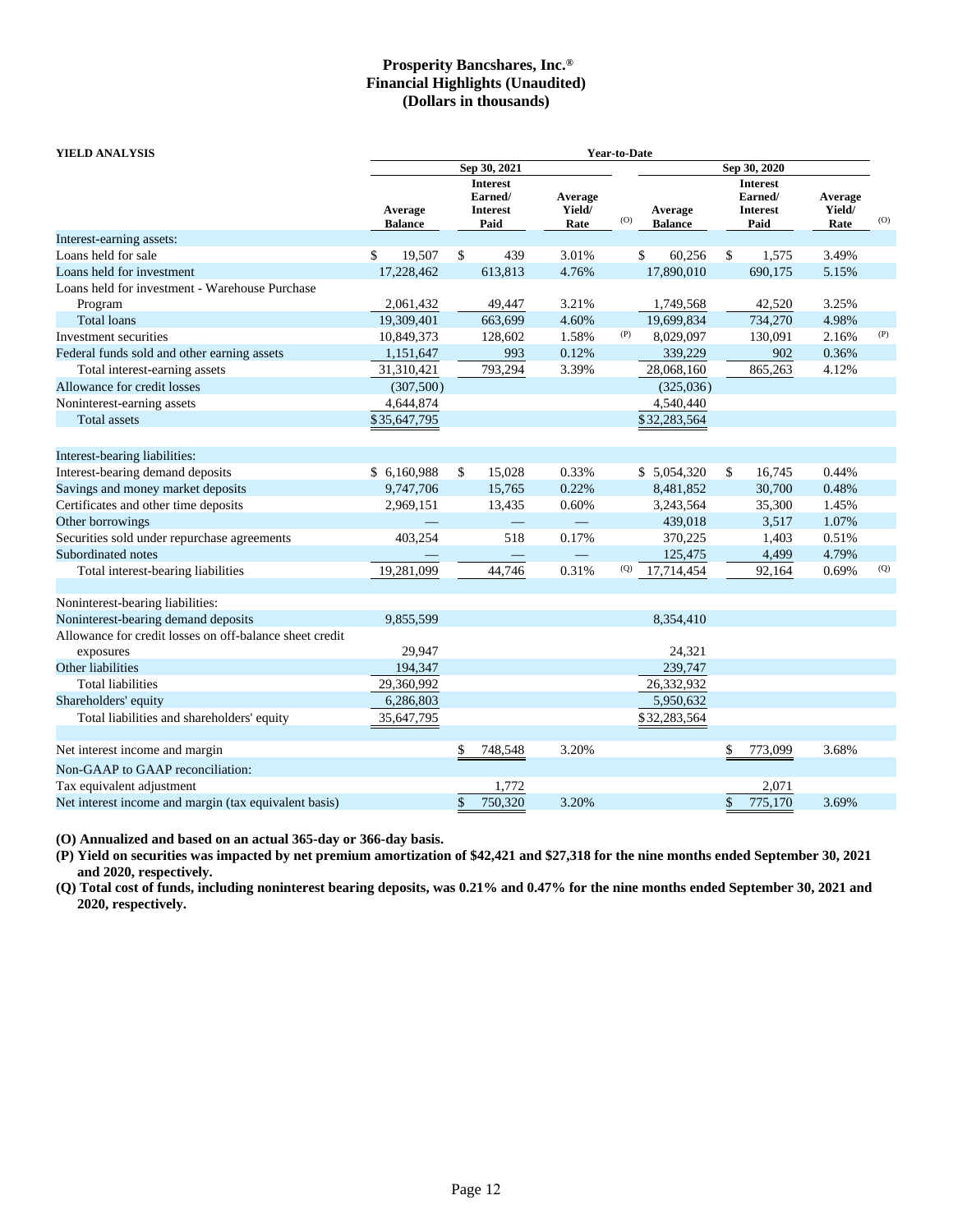|                                                |              |              | <b>Three Months Ended</b> |              |              |
|------------------------------------------------|--------------|--------------|---------------------------|--------------|--------------|
|                                                | Sep 30, 2021 | Jun 30, 2021 | Mar 31, 2021              | Dec 31, 2020 | Sep 30, 2020 |
| YIELD TREND <sup>(R)</sup>                     |              |              |                           |              |              |
| <b>Interest-Earning Assets:</b>                |              |              |                           |              |              |
| Loans held for sale                            | 3.08%        | 3.19%        | 2.90%                     | 3.23%        | 3.30%        |
| Loans held for investment                      | 4.62%        | 4.65%        | 5.02%                     | 4.95%        | 4.91%        |
| Loans held for investment - Warehouse Purchase |              |              |                           |              |              |
| Program                                        | 3.18%        | 3.21%        | 3.23%                     | 3.20%        | 3.18%        |
| Total loans                                    | 4.48%        | 4.50%        | 4.80%                     | 4.72%        | 4.72%        |
| Investment securities (S)                      | 1.50%        | 1.57%        | 1.71%                     | 1.83%        | 1.99%        |
| Federal funds sold and other earning assets    | 0.16%        | 0.11%        | 0.09%                     | 0.11%        | $0.09\%$     |
| Total interest-earning assets                  | 3.24%        | 3.30%        | 3.64%                     | 3.76%        | 3.90%        |
|                                                |              |              |                           |              |              |
| <b>Interest-Bearing Liabilities:</b>           |              |              |                           |              |              |
| Interest-bearing demand deposits               | 0.24%        | 0.35%        | 0.39%                     | 0.38%        | 0.38%        |
| Savings and money market deposits              | 0.18%        | 0.22%        | 0.25%                     | 0.30%        | 0.35%        |
| Certificates and other time deposits           | 0.47%        | 0.58%        | 0.76%                     | 0.98%        | 1.23%        |
| Other borrowings                               |              |              |                           | 5.39%        | 1.49%        |
| Securities sold under repurchase agreements    | 0.17%        | 0.17%        | 0.17%                     | 0.24%        | 0.32%        |
| Subordinated notes                             |              |              |                           | 4.87%        | 4.76%        |
| Total interest-bearing liabilities             | 0.24%        | 0.32%        | 0.38%                     | 0.46%        | $0.54\%$     |
|                                                |              |              |                           |              |              |
| Net Interest Margin                            | 3.09%        | 3.10%        | 3.40%                     | 3.48%        | 3.56%        |
| Net Interest Margin (tax equivalent)           | 3.10%        | 3.11%        | 3.41%                     | 3.49%        | 3.57%        |

**(R) Annualized and based on average balances on an actual 365-day or 366-day basis.**

**(S) Yield on securities was impacted by net premium amortization of \$15,141, \$14,436, \$12,844, \$11,509 and \$10,089 for the three months ended September 30, 2021, June 30, 2021, March 31, 2021, December 31, 2020 and September 30, 2020, respectively.**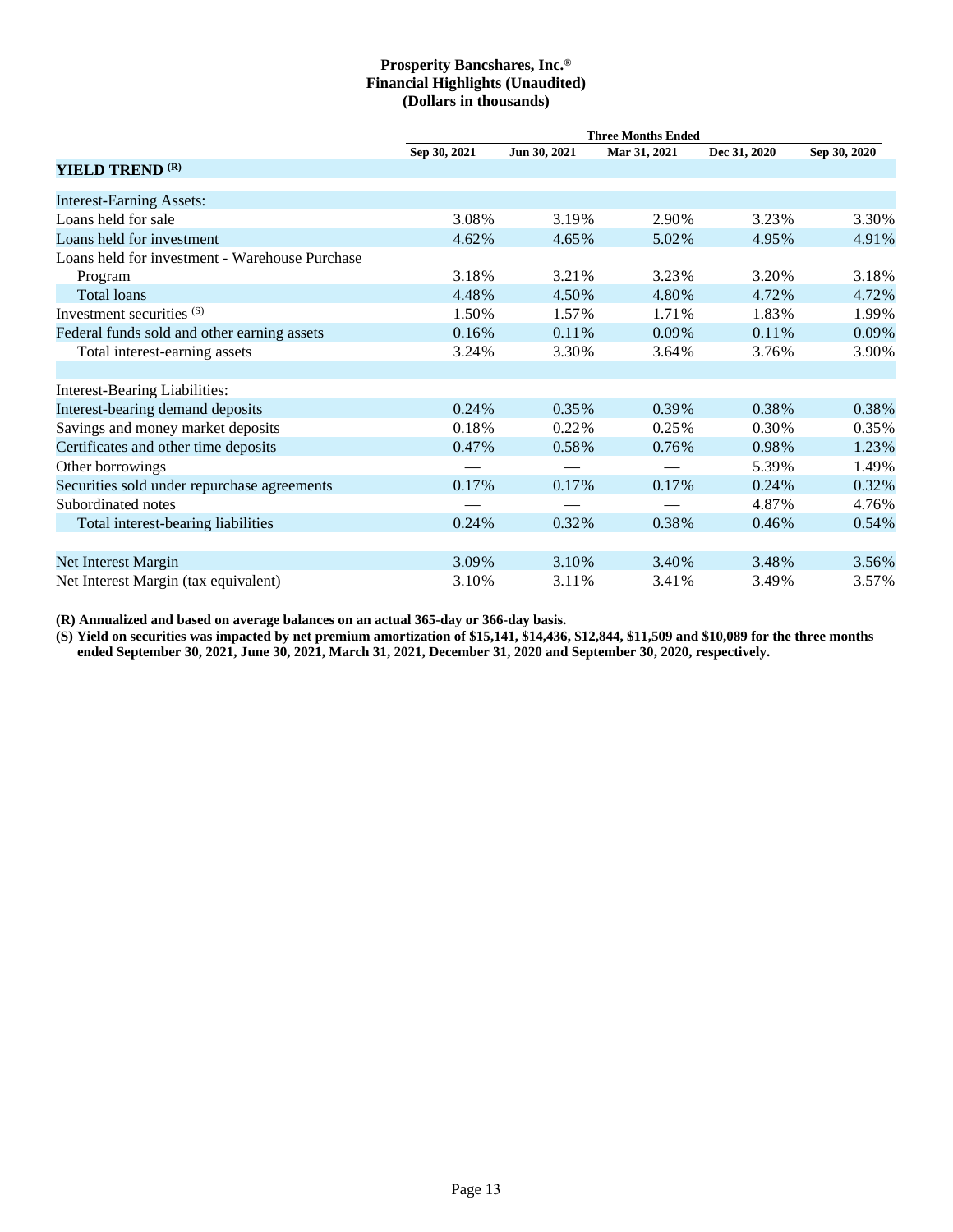|                                                  | <b>Three Months Ended</b> |                       |                         |                         |                             |  |  |  |  |  |  |
|--------------------------------------------------|---------------------------|-----------------------|-------------------------|-------------------------|-----------------------------|--|--|--|--|--|--|
|                                                  | Sep 30, 2021              | Jun 30, 2021          | Mar 31, 2021            | Dec 31, 2020            | Sep 30, 2020                |  |  |  |  |  |  |
| <b>Balance Sheet Averages</b>                    |                           |                       |                         |                         |                             |  |  |  |  |  |  |
| Loans held for sale                              | \$<br>11,714              | $\sqrt{\ }$<br>13,716 | $\mathcal{S}$<br>33,327 | $\mathcal{S}$<br>42,856 | $\mathcal{S}$<br>50,606     |  |  |  |  |  |  |
| Loans held for investment                        | 17,102,998                | 17,305,259            | 17,279,066              | 17,700,756              | 18,267,559                  |  |  |  |  |  |  |
| Loans held for investment - Warehouse Purchase   |                           |                       |                         |                         |                             |  |  |  |  |  |  |
| Program                                          | 1,836,252                 | 1,984,305             | 2,369,601               | 2,603,455               | 2,279,461                   |  |  |  |  |  |  |
| <b>Total Loans</b>                               | 18,950,964                | 19,303,280            | 19,681,994              | 20,347,067              | 20,597,626                  |  |  |  |  |  |  |
|                                                  |                           |                       |                         |                         |                             |  |  |  |  |  |  |
| Investment securities                            | 12,184,964                | 11,180,948            | 9,148,841               | 8,001,679               | 7,603,762                   |  |  |  |  |  |  |
| Federal funds sold and other earning assets      | 734,787                   | 1,221,993             | 1,506,645               | 1,094,487               | 618,228                     |  |  |  |  |  |  |
| Total interest-earning assets                    | 31,870,715                | 31,706,221            | 30,337,480              | 29,443,233              | 28,819,616                  |  |  |  |  |  |  |
| Allowance for credit losses                      | (301, 011)                | (306, 059)            | (315,590)               | (322, 138)              | (321, 424)                  |  |  |  |  |  |  |
| Cash and due from banks                          | 570,765                   | 521,737               | 308,787                 | 289,579                 | 267,887                     |  |  |  |  |  |  |
| Goodwill                                         | 3,231,637                 | 3,231,637             | 3,233,231               | 3,231,850               | 3,231,976                   |  |  |  |  |  |  |
| Core deposit intangibles, net                    | 65,955                    | 68,830                | 71,763                  | 74,919                  | 78,269                      |  |  |  |  |  |  |
| Other real estate                                | 279                       | 3,001                 | 6,385                   | 14,573                  | 8,061                       |  |  |  |  |  |  |
| Fixed assets, net                                | 323,584                   | 326,570               | 326,004                 | 325,485                 | 325,958                     |  |  |  |  |  |  |
| Other assets                                     | 536,745                   | 544,085               | 576,300                 | 633,405                 | 570,495                     |  |  |  |  |  |  |
| <b>Total</b> assets                              | \$36,298,669              | \$36,096,022          | \$34,544,360            | \$33,690,906            | \$32,980,838                |  |  |  |  |  |  |
|                                                  |                           |                       |                         |                         |                             |  |  |  |  |  |  |
| Noninterest-bearing deposits                     | \$10,286,062              | \$10,062,085          | \$9,206,791             | \$9,103,742             | $\mathbb{S}^-$<br>8,980,814 |  |  |  |  |  |  |
| Interest-bearing demand deposits                 | 6,089,678                 | 6,281,068             | 6,112,469               | 5,545,298               | 5,221,722                   |  |  |  |  |  |  |
| Savings and money market deposits                | 9,944,664                 | 9,872,624             | 9,420,064               | 9,170,179               | 8,937,751                   |  |  |  |  |  |  |
| Certificates and other time deposits             | 2,897,123                 | 2,980,186             | 3,031,621               | 3,047,475               | 3,103,290                   |  |  |  |  |  |  |
| Total deposits                                   | 29,217,527                | 29,195,963            | 27,770,945              | 26,866,694              | 26, 243, 577                |  |  |  |  |  |  |
| Other borrowings                                 |                           |                       |                         | 2,435                   | 13,898                      |  |  |  |  |  |  |
| Securities sold under repurchase agreements      | 448,338                   | 383,975               | 376,662                 | 376,779                 | 378,888                     |  |  |  |  |  |  |
| Subordinated notes                               |                           |                       |                         | 81,570                  | 125,256                     |  |  |  |  |  |  |
| Allowance for credit losses on off-balance sheet |                           |                       |                         |                         |                             |  |  |  |  |  |  |
| credit exposures                                 | 29,947                    | 29,947                | 29,947                  | 29,947                  | 29,947                      |  |  |  |  |  |  |
| Other liabilities                                | 229,502                   | 198,748               | 169,138                 | 224,907                 | 167,532                     |  |  |  |  |  |  |
| Shareholders' equity                             | 6,373,355                 | 6,287,389             | 6,197,668               | 6,108,574               | 6,021,740                   |  |  |  |  |  |  |
| Total liabilities and equity                     | \$36,298,669              | \$36,096,022          | \$34,544,360            | \$33,690,906            | \$32,980,838                |  |  |  |  |  |  |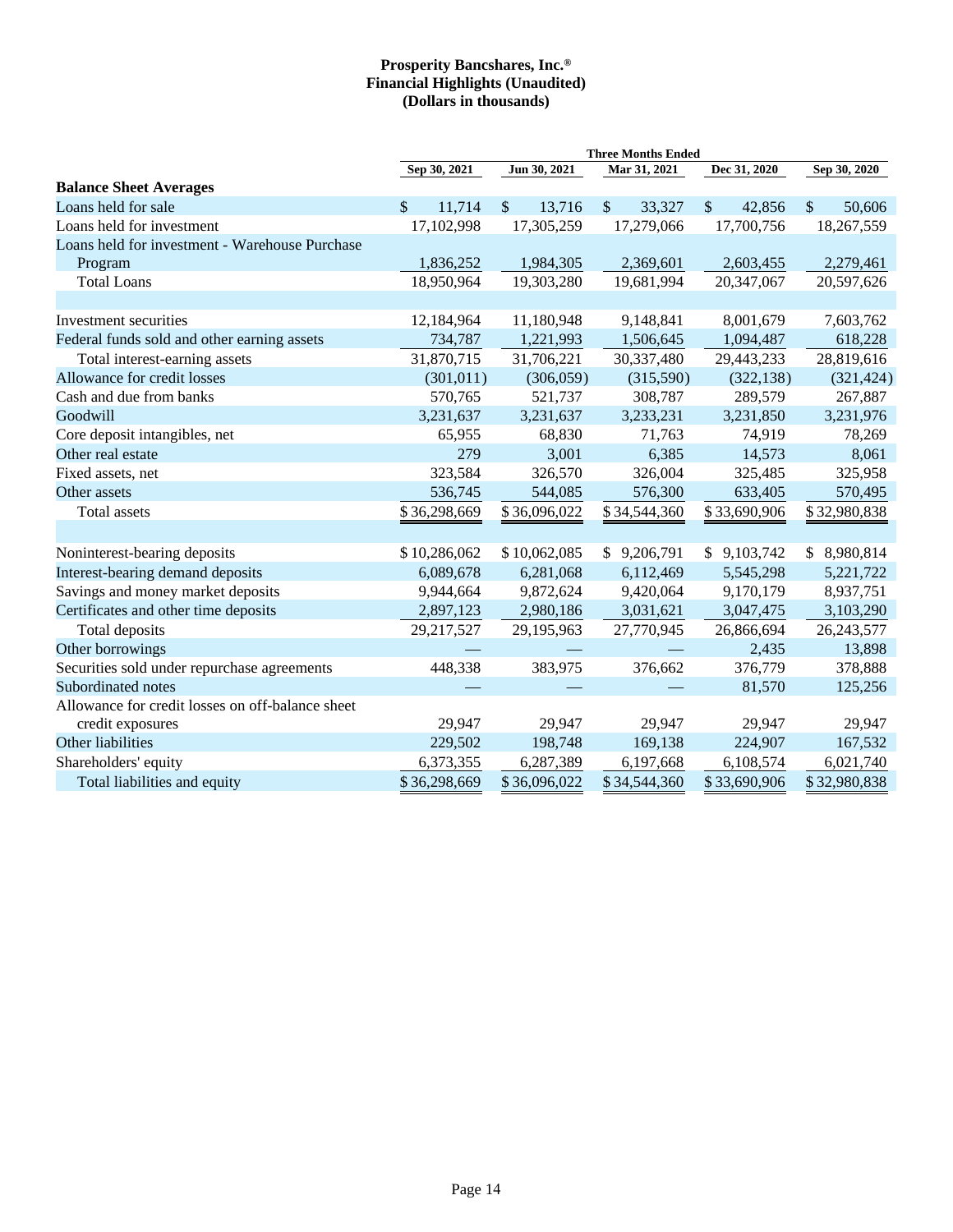|                                                                              | Sep 30, 2021 |       | Jun 30, 2021       |          | Mar 31, 2021       |       | Dec 31, 2020       |             | Sep 30, 2020 |       |
|------------------------------------------------------------------------------|--------------|-------|--------------------|----------|--------------------|-------|--------------------|-------------|--------------|-------|
| <b>Period End Balances</b>                                                   |              |       |                    |          |                    |       |                    |             |              |       |
| <b>Loan Portfolio</b>                                                        |              |       |                    |          |                    |       |                    |             |              |       |
| Commercial and industrial                                                    | \$1.841.899  |       | 9.7% \$2,021,951   |          | 10.5% \$ 2,104,116 |       | 10.7% \$ 2,210,003 | $10.9\%$ \$ | 2.171.302    | 10.5% |
| Warehouse purchase program                                                   | 1.998.049    | 10.6% | 2,095,559          | 10.9%    | 2,272,389          | 11.6% | 2,842,379          | 14.0%       | 2,730,614    | 13.1% |
| Construction, land development and<br>other land loans                       | 2,269,417    | 12.0% | 2,147,474          | 11.2%    | 2,031,355          | 10.4% | 1,956,960          | 9.7%        | 2,081,762    | 10.0% |
|                                                                              | 4,709,468    | 24.8% | 4,531,589          | 23.5%    | 4,310,437          | 21.9% | 4,253,331          | 21.0%       | 4,189,852    | 20.1% |
| 1-4 family residential                                                       | 746,426      | 3.9%  | 637,431            | 3.3%     | 554,278            | 2.8%  | 504,207            | 2.5%        | 477,552      | 2.3%  |
| Home equity<br>Commercial real estate (includes<br>multi-family residential) | 5,550,841    | 29.3% | 5,681,184          | 29.5%    | 5,858,475          | 29.8% | 6,078,764          | 30.0%       | 6,179,901    | 29.7% |
| Agriculture (includes farmland)                                              | 631,497      | 3.3%  | 590,135            | 3.1%     | 571,783            | 2.9%  | 581,352            | 2.9%        | 598,972      | 2.9%  |
| Consumer and other                                                           | 274.980      | 1.5%  | 264,652            | 1.4%     | 293,023            | 1.5%  | 344,028            | 1.7%        | 367,231      | 1.8%  |
| Energy                                                                       | 569,314      | 3.0%  | 501,821            | 2.6%     | 503,947            | 2.6%  | 512,735            | 2.5%        | 604,698      | 2.9%  |
| Paycheck Protection Program                                                  | 365,841      | 1.9%  | 779,989            | 4.0%     | 1,139,083          | 5.8%  | 963,185            | 4.8%        | 1,393,757    | 6.7%  |
| <b>Total loans</b>                                                           | \$18,957,732 |       | \$19,251,785       |          | \$19,638,886       |       | \$20,246,944       |             | \$20,795,641 |       |
| <b>Deposit Types</b>                                                         |              |       |                    |          |                    |       |                    |             |              |       |
| Noninterest-bearing DDA                                                      | \$10,326,489 |       | 35.0% \$10,099,149 | 34.7% \$ | 9,820,445          |       | 34.1% \$9,151,233  | 33.4% \$    | 8,998,328    | 34.0% |
| Interest-bearing DDA                                                         | 6,088,923    | 20.7% | 6,185,115          | 21.2%    | 6,158,641          | 21.4% | 5,899,051          | 21.6%       | 5,297,802    | 20.0% |
| Money market                                                                 | 6,864,664    | 23.3% | 6,706,252          | 23.0%    | 6,714,889          | 23.4% | 6,381,014          | 23.3%       | 6,324,127    | 23.9% |
| <b>Savings</b>                                                               | 3,293,850    | 11.2% | 3,160,606          | 10.9%    | 3,083,447          | 10.7% | 2,863,086          | 10.5%       | 2,772,492    | 10.5% |
| Certificates and other time deposits                                         | 2,877,726    | 9.8%  | 2,959,119          | 10.2%    | 2,985,683          | 10.4% | 3,066,108          | 11.2%       | 3,066,457    | 11.6% |
| Total deposits                                                               | \$29,451,652 |       | \$29,110,241       |          | \$28,763,105       |       | \$27,360,492       |             | \$26,459,206 |       |
| Loan to Deposit Ratio                                                        | 64.4%        |       | 66.1%              |          | 68.3%              |       | 74.0%              |             | 78.6%        |       |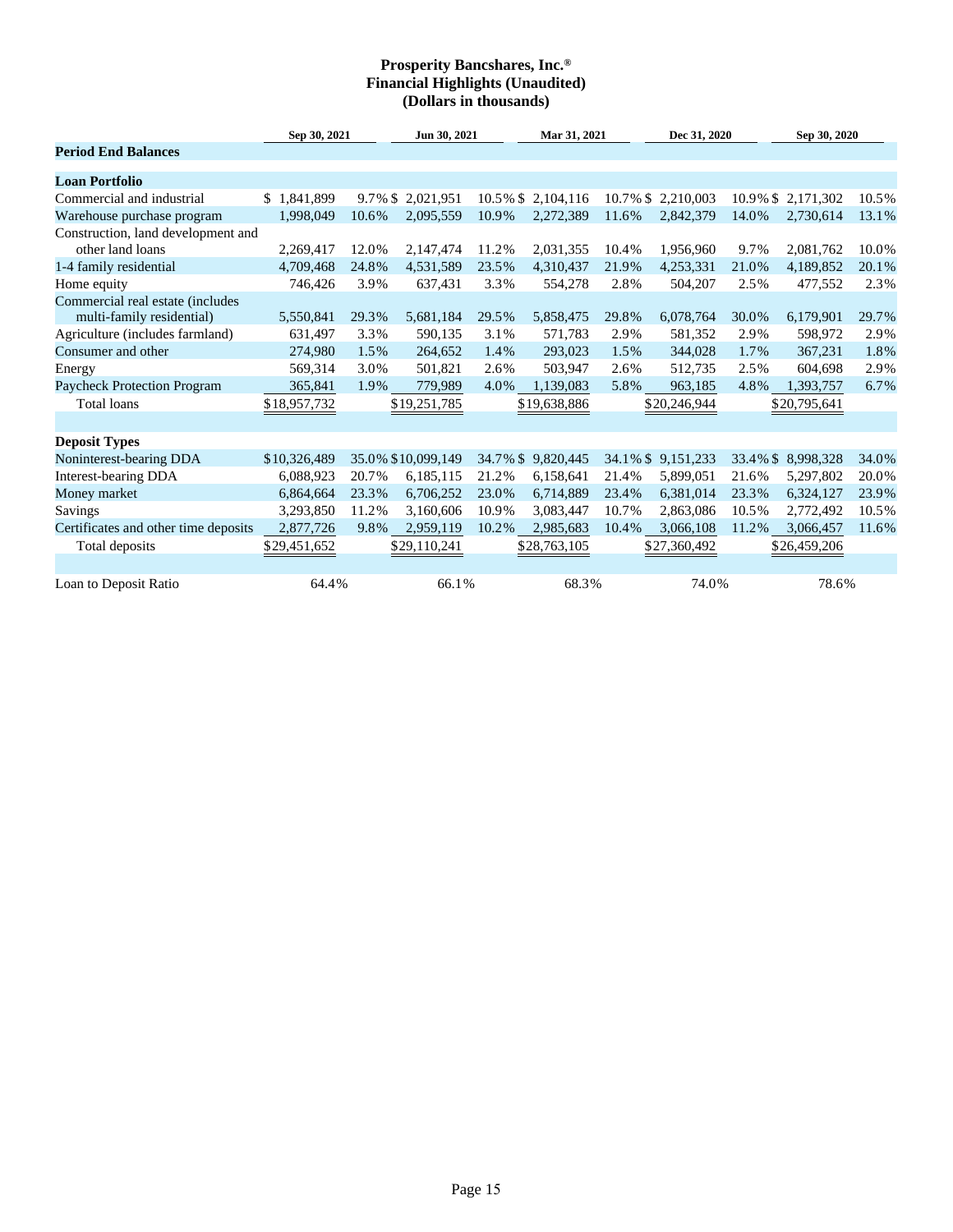## **Construction Loans**

|                                        | Sep 30, 2021     |               |               | Jun 30, 2021 |                                                                  | Mar 31, 2021 |               | Dec 31, 2020 |               | Sep 30, 2020 |
|----------------------------------------|------------------|---------------|---------------|--------------|------------------------------------------------------------------|--------------|---------------|--------------|---------------|--------------|
|                                        |                  |               |               |              |                                                                  |              |               |              |               |              |
| Single family residential construction | $$659,24829.0\%$ |               |               |              | 624,954 29.1% \$ 590,223 29.1% \$ 579,761 29.6% \$ 654,933 31.5% |              |               |              |               |              |
| Land development                       | 92.623           | 4.1%          | 97.709        | 4.6%         | 97.267                                                           | 4.8%         | 103,307       | 5.3%         | 114.937       | 5.5%         |
| Raw land                               |                  | 315,803 13.9% | 245.484 11.4% |              | 243,394 12.0%                                                    |              | 247,628 12.7% |              | 240,154 11.5% |              |
| Residential lots                       | 195.201          | 8.6%          | 165.645       | 7.7%         | 176,884                                                          | 8.6%         | 158.441       | 8.1%         | 137,615       | 6.6%         |
| Commercial lots                        | 169.189          | 7.5%          | 153.714       | 7.2%         | 137.512                                                          | 6.8%         | 114.427       | 5.8%         | 109.569       | 5.3%         |
| Commercial construction and other      | 837,436 36.9%    |               | 860,069 40.0% |              | 786,192 38.7%                                                    |              | 753,587 38.5% |              | 825,053 39.6% |              |
| Net unaccreted discount                | (83)             |               | (101)         |              | (117)                                                            |              | (191)         |              | (499)         |              |
| Total construction loans               | \$2,269,417      |               | \$2,147,474   |              | \$2,031,355                                                      |              | \$1,956,960   |              | \$2,081,762   |              |

## **Non-Owner Occupied Commercial Real Estate Loans by Metropolitan Statistical Area (MSA) as of September 30, 2021**

|                                     | <b>Houston</b>          | <b>Dallas</b> | Austin      | OK City   | Tulsa        | Other $(T)$ | Total            |
|-------------------------------------|-------------------------|---------------|-------------|-----------|--------------|-------------|------------------|
| <b>Collateral Type</b>              |                         |               |             |           |              |             |                  |
| Shopping center/retail              | 344,431<br>$\mathbb{S}$ | 287.295<br>\$ | 43,715<br>S | 16.729    | 28.842<br>S. | 316.601     | \$1,037,613      |
| Commercial and industrial buildings | 159.540                 | 83,393        | 19,884      | 20,930    | 18,037       | 158,211     | 459,995          |
| Office buildings                    | 122,714                 | 471,358       | 28,437      | 72,232    | 4,783        | 77.257      | 776,781          |
| Medical buildings                   | 105.696                 | 23.741        | 2.617       | 23,053    | 39,699       | 65.846      | 260,652          |
| Apartment buildings                 | 259,581                 | 145,045       | 37.544      | 15,854    | 35,052       | 179.293     | 672,369          |
| Hotel                               | 74.641                  | 77.389        | 42.971      | 29,372    |              | 152.221     | 376.594          |
| Other                               | 75,713                  | 68,519        | 18,409      | 8,442     | 3,769        | 72,250      | 247,102          |
| Total                               | \$1,142,316             | \$1,156,740   | \$193,577   | \$186,612 | \$130,182    | \$1,021,679 | $$3,831,106$ (U) |

## **Acquired Loans**

|                                                     |                                                 | <b>Non-PCD Loans</b>                        |                                      |                                                 | <b>PCD Loans</b>                            |                                      |                                                 | <b>Total Acquired Loans</b>                 |                                      |  |  |
|-----------------------------------------------------|-------------------------------------------------|---------------------------------------------|--------------------------------------|-------------------------------------------------|---------------------------------------------|--------------------------------------|-------------------------------------------------|---------------------------------------------|--------------------------------------|--|--|
|                                                     | <b>Balance at</b><br><b>Acquisition</b><br>Date | <b>Balance at</b><br><b>Jun 30,</b><br>2021 | <b>Balance</b> at<br>Sep 30,<br>2021 | <b>Balance at</b><br><b>Acquisition</b><br>Date | <b>Balance at</b><br><b>Jun 30,</b><br>2021 | <b>Balance</b> at<br>Sep 30,<br>2021 | <b>Balance at</b><br><b>Acquisition</b><br>Date | <b>Balance at</b><br><b>Jun 30,</b><br>2021 | <b>Balance at</b><br>Sep 30,<br>2021 |  |  |
| Loan marks:                                         |                                                 |                                             |                                      |                                                 |                                             |                                      |                                                 |                                             |                                      |  |  |
| Acquired banks $(V)$                                | 345.599                                         | 16,535<br>- \$                              | 12.774<br>S.                         | 320,052<br>S.                                   | 8.695                                       | 5.569<br>- \$                        | 665.651                                         | 25.230<br>S.                                | 18,343                               |  |  |
|                                                     |                                                 |                                             |                                      |                                                 |                                             |                                      |                                                 |                                             |                                      |  |  |
| Acquired portfolio loan balances:                   |                                                 |                                             |                                      |                                                 |                                             |                                      |                                                 |                                             |                                      |  |  |
| Acquired banks $(V)$                                | 12.286.159                                      | 2.913.494                                   | 2,585,926                            | 689,573                                         | 144,694                                     | 89.833                               | $12.975.732$ (W)                                | 3.058.188                                   | 2,675,759                            |  |  |
|                                                     |                                                 |                                             |                                      |                                                 |                                             |                                      |                                                 |                                             |                                      |  |  |
| Acquired portfolio loan balances less<br>loan marks | \$11,940,560                                    | \$2,896,959                                 | \$2,573,152                          | 369,521<br>\$.                                  | 135,999                                     | 84,264                               | \$12,310,081                                    | \$3,032,958                                 | \$2,657,416                          |  |  |

**(T) Includes other MSA and non-MSA regions.**

**(U) Represents a portion of total commercial real estate loans of \$5.551 billion as of September 30, 2021.**

**(V) Includes Bank Arlington, American State Bank, Community National Bank, First Federal Bank Texas, Coppermark Bank, First Victoria National Bank, The F&M Bank & Trust Company, Tradition Bank and LegacyTexas Bank.**

**(W) Actual principal balances acquired.**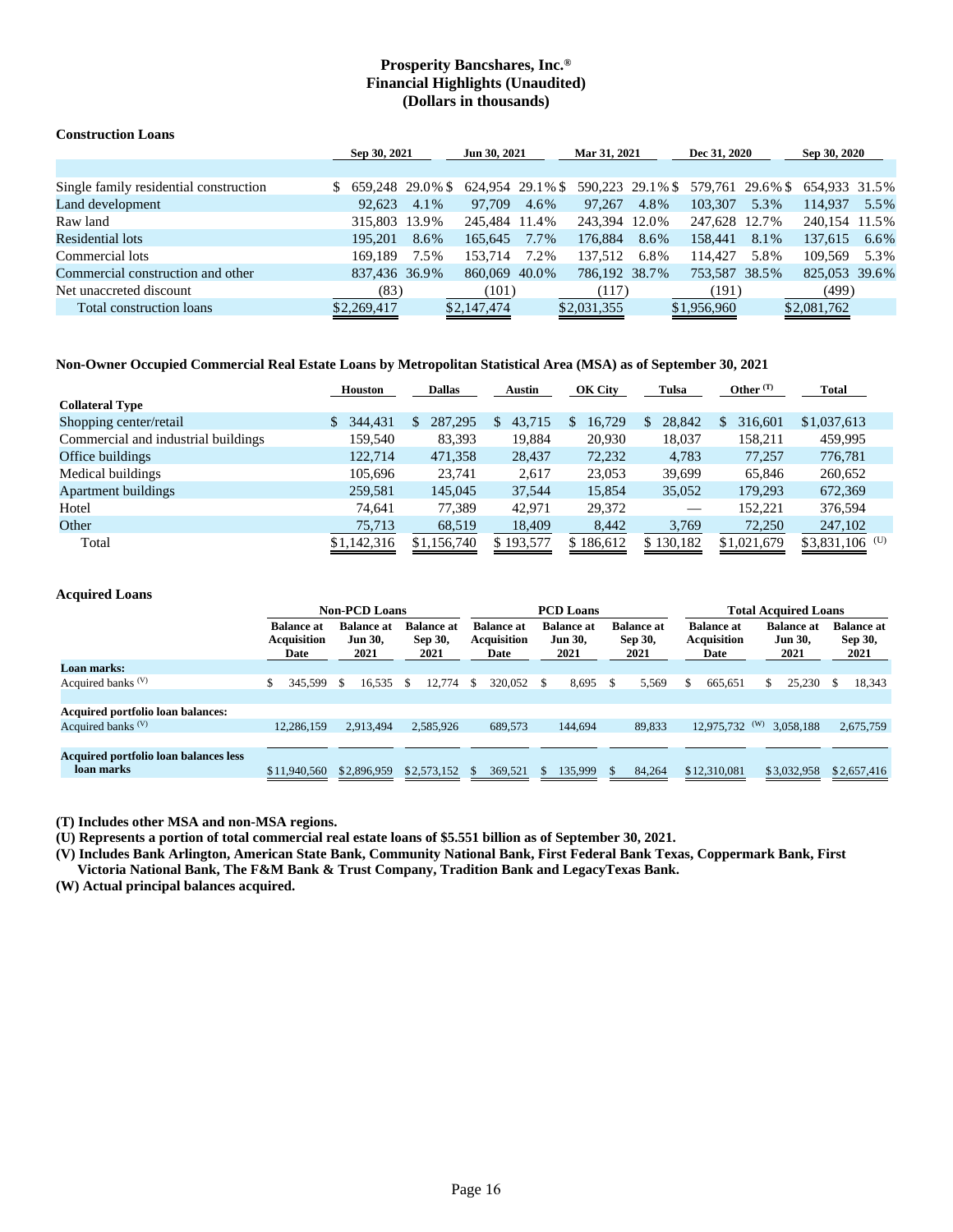|                                                                                               | <b>Three Months Ended</b> |                 |               |                 |    |                 |    |                 |               |                 | <b>Year-to-Date</b> |                 |               |                 |
|-----------------------------------------------------------------------------------------------|---------------------------|-----------------|---------------|-----------------|----|-----------------|----|-----------------|---------------|-----------------|---------------------|-----------------|---------------|-----------------|
|                                                                                               |                           | Sep 30,<br>2021 |               | Jun 30,<br>2021 |    | Mar 31,<br>2021 |    | Dec 31,<br>2020 |               | Sep 30,<br>2020 |                     | Sep 30,<br>2021 |               | Sep 30,<br>2020 |
| <b>Asset Quality</b>                                                                          |                           |                 |               |                 |    |                 |    |                 |               |                 |                     |                 |               |                 |
| Nonaccrual loans                                                                              | \$                        | 35,035          | \$            | 32,880          | \$ | 43,025          | \$ | 47,185          | \$            | 57,412          | \$                  | 35,035          | \$            | 57,412          |
| Accruing loans 90 or more days past due                                                       |                           | 1,038           |               | 330             |    | 313             |    | 1,699           |               | 462             |                     | 1,038           |               | 462             |
| Total nonperforming loans                                                                     |                           | 36,073          |               | 33,210          |    | 43,338          |    | 48,884          |               | 57,874          |                     | 36,073          |               | 57,874          |
| Repossessed assets                                                                            |                           | 326             |               | 310             |    | 362             |    | 93              |               | 120             |                     | 326             |               | 120             |
| Other real estate                                                                             |                           | 150             |               | 144             |    | 462             |    | 10,593          |               | 11,548          |                     | 150             |               | 11,548          |
| Total nonperforming assets                                                                    | \$                        | 36,549          | $\mathsf{\$}$ | 33,664          | \$ | 44,162          | \$ | 59,570          | $\mathbf{\$}$ | 69,542          | \$                  | 36,549          | $\mathsf{\$}$ | 69,542          |
| Nonperforming assets:                                                                         |                           |                 |               |                 |    |                 |    |                 |               |                 |                     |                 |               |                 |
| Commercial and industrial (includes energy)                                                   | \$                        | 8,199           | \$            | 8,613           | \$ | 11,290          | \$ | 16,176          | \$            | 17,273          | \$                  | 8,199           | \$            | 17,273          |
| Construction, land development and other land                                                 |                           |                 |               |                 |    |                 |    |                 |               |                 |                     |                 |               |                 |
| loans                                                                                         |                           | 803             |               | 1,423           |    | 1,692           |    | 1,566           |               | 2,633           |                     | 803             |               | 2,633           |
| 1-4 family residential (includes home equity)                                                 |                           | 11,117          |               | 11,681          |    | 11,920          |    | 25,830          |               | 29,953          |                     | 11,117          |               | 29,953          |
| Commercial real estate (includes multi-family<br>residential)                                 |                           | 15,691          |               | 11,266          |    | 16,896          |    | 12,315          |               | 16,069          |                     | 15,691          |               | 16,069          |
| Agriculture (includes farmland)                                                               |                           | 643             |               | 661             |    | 803             |    | 2,075           |               | 1,931           |                     | 643             |               | 1,931           |
| Consumer and other                                                                            |                           | 96              |               | 20              |    | 1,561           |    | 1,608           |               | 1,683           |                     | 96              |               | 1,683           |
| Total                                                                                         | \$                        | 36,549          | \$            | 33,664          | \$ | 44,162          | \$ | 59,570          | \$            | 69,542          | \$                  | 36,549          | \$            | 69,542          |
| Number of loans/properties                                                                    |                           | 155             |               | 152             |    | 167             |    | 208             |               | 198             |                     | 155             |               | 198             |
|                                                                                               |                           |                 |               |                 |    |                 |    |                 |               |                 |                     |                 |               |                 |
| Allowance for credit losses at end of period                                                  | \$                        | 287,187         |               | \$ 302,884      | \$ | 307,210         |    | \$ 316,068      | \$            | 323,635         | \$                  | 287,187         |               | \$ 323,635      |
| Net charge-offs (recoveries):                                                                 |                           |                 |               |                 |    |                 |    |                 |               |                 |                     |                 |               |                 |
| Commercial and industrial (includes energy)                                                   | \$                        | 3,763           | \$            | 3,529           | \$ | 1,584           | \$ | 4,085           | \$            | 8,344           | $\mathcal{S}$       | 8,876           | \$            | 20,522          |
| Construction, land development and other land                                                 |                           |                 |               |                 |    |                 |    |                 |               |                 |                     |                 |               |                 |
| loans                                                                                         |                           | (4)             |               | (105)           |    | (5)             |    | (110)           |               | 478             |                     | (114)           |               | 460             |
| 1-4 family residential (includes home equity)                                                 |                           | 66              |               | (6)             |    | 47              |    | 1,982           |               | 252             |                     | 107             |               | 308             |
| Commercial real estate (includes multi-family                                                 |                           |                 |               |                 |    |                 |    |                 |               |                 |                     |                 |               |                 |
| residential)                                                                                  |                           | 11,180          |               | 517             |    | 6,589           |    | 626             |               | 676             |                     | 18,286          |               | 595             |
| Agriculture (includes farmland)                                                               |                           | (63)            |               | (9)             |    | 33              |    | (4)             |               | (17)            |                     | (39)            |               | (21)            |
| Consumer and other                                                                            |                           | 755             |               | 400             |    | 610             |    | 988             |               | 837             |                     | 1,765           |               | 2,508           |
| Total                                                                                         | \$                        | 15,697          | \$            | 4,326           |    | 8,858           | \$ | 7,567           | \$            | 10,570          | \$                  | 28,881          | \$            | 24,372          |
| <b>Asset Quality Ratios</b>                                                                   |                           |                 |               |                 |    |                 |    |                 |               |                 |                     |                 |               |                 |
| Nonperforming assets to average interest-earning                                              |                           |                 |               |                 |    |                 |    |                 |               |                 |                     |                 |               |                 |
| assets                                                                                        |                           | 0.11%           |               | 0.11%           |    | 0.15%           |    | 0.20%           |               | 0.24%           |                     | 0.12%           |               | 0.25%           |
| Nonperforming assets to loans and other real estate                                           |                           | 0.19%           |               | 0.17%           |    | 0.22%           |    | 0.29%           |               | 0.33%           |                     | 0.19%           |               | 0.33%           |
| Net charge-offs to average loans (annualized)                                                 |                           | 0.33%           |               | 0.09%           |    | 0.18%           |    | 0.15%           |               | 0.21%           |                     | 0.20%           |               | 0.17%           |
| Allowance for credit losses to total loans                                                    |                           | 1.51%           |               | 1.57%           |    | 1.56%           |    | 1.56%           |               | 1.56%           |                     | 1.51%           |               | 1.56%           |
| Allowance for credit losses to total loans, excluding<br>Warehouse Purchase Program loans and |                           |                 |               |                 |    |                 |    |                 |               |                 |                     |                 |               |                 |
| Paycheck Protection Program loans <sup>(G)</sup>                                              |                           | 1.73%           |               | 1.85%           |    | 1.89%           |    | 1.92%           |               | 1.94%           |                     | 1.73%           |               | 1.94%           |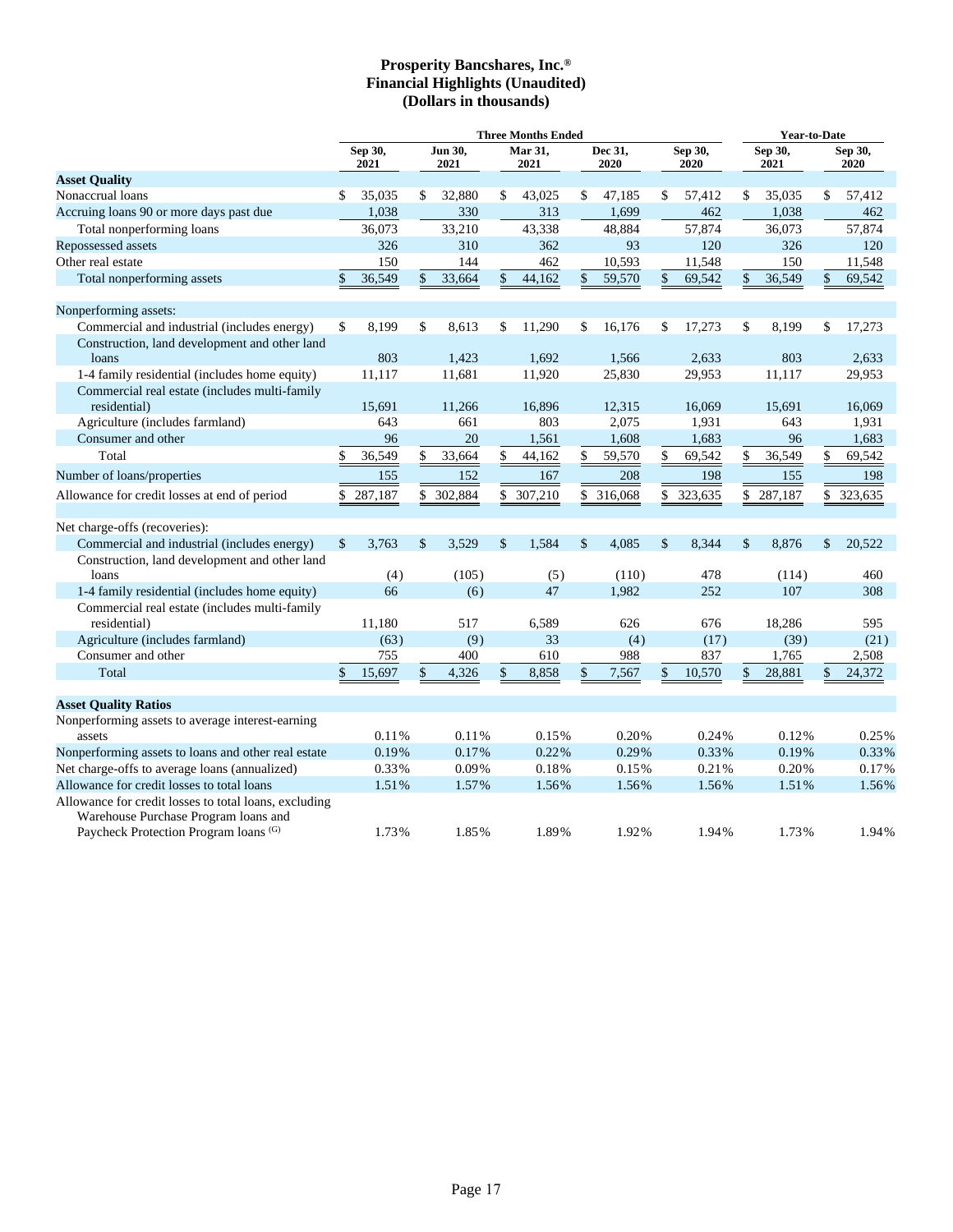## **Prosperity Bancshares, Inc.® Notes to Selected Financial Data (Unaudited)**

(Dollars and share amounts in thousands, except per share data)

## **NOTES TO SELECTED FINANCIAL DATA**

Prosperity's management uses certain non-GAAP (generally accepted accounting principles) financial measures to evaluate its performance. Specifically, Prosperity reviews diluted earnings per share excluding merger related expenses, net of tax, and NOL tax benefit; return on average assets excluding merger related expenses, net of tax, and NOL tax benefit; return on average common equity excluding merger related expenses, net of tax, and NOL tax benefit; return on average tangible common equity; return on average tangible common equity excluding merger related expenses, net of tax, and NOL tax benefit; tangible book value per share; the tangible equity to tangible assets ratio; allowance for credit losses to total loans excluding Warehouse Purchase Program and PPP loans; the efficiency ratio, excluding net gains and losses on the sale or write down of assets and securities; and the efficiency ratio, excluding net gains and losses on the sale or write down of assets and securities and merger related expenses, for internal planning and forecasting purposes. In addition, due to the application of purchase accounting, Prosperity uses certain non-GAAP financial measures and ratios that exclude the impact of these items to evaluate its allowance for credit losses to total loans (excluding Warehouse Purchase Program loans and PPP loans). Prosperity has included information below relating to these non-GAAP financial measures for the applicable periods presented.

|                                                                                                                                                                   | <b>Three Months Ended</b> |              |                        |              |    |                        |               |                 |                 | <b>Year-to-Date</b>      |                 |              |    |                 |
|-------------------------------------------------------------------------------------------------------------------------------------------------------------------|---------------------------|--------------|------------------------|--------------|----|------------------------|---------------|-----------------|-----------------|--------------------------|-----------------|--------------|----|-----------------|
|                                                                                                                                                                   | Sep 30,<br>2021           |              | <b>Jun 30,</b><br>2021 |              |    | <b>Mar 31,</b><br>2021 |               | Dec 31,<br>2020 | Sep 30,<br>2020 |                          | Sep 30,<br>2021 |              |    | Sep 30,<br>2020 |
| Reconciliation of diluted earnings per share to diluted<br>earnings per share, excluding merger related<br>expenses, net of tax, and NOL tax benefit:             |                           |              |                        |              |    |                        |               |                 |                 |                          |                 |              |    |                 |
| Net income                                                                                                                                                        | \$                        | 128,590      | \$                     | 130.611      | \$ | 133.309                | \$            | 137.091         | \$              | 130,064                  | \$              | 392,510      | \$ | 391,813         |
| Add: merger related expenses, net of $tax^{(X)}$                                                                                                                  |                           |              |                        |              |    |                        |               |                 |                 |                          |                 |              |    | 6,334           |
| Less: NOL tax benefit $(Y)$                                                                                                                                       |                           |              |                        |              |    |                        |               |                 |                 |                          |                 |              |    | (20, 145)       |
| Net income, excluding merger related expenses, net of tax,<br>and NOL tax benefit $(X) (Y)$                                                                       | \$                        | 128,590      | \$                     | 130.611      | \$ | 133.309                | $\mathbb{S}$  | 137,091         | \$              | 130,064                  | \$              | 392.510      | \$ | 378,002         |
| Weighted average diluted shares outstanding                                                                                                                       |                           | 92.683       |                        | 92.935       |    | 92.854                 |               | 92.559          |                 | 92.656                   |                 | 92.823       |    | 93.226          |
| Merger related expenses per diluted share, net of $tax^{(X)}$                                                                                                     | \$                        |              | \$                     |              | \$ |                        | \$            |                 | \$              | $\overline{\phantom{0}}$ | \$              |              | \$ | 0.07            |
| NOL tax benefit per diluted share (X)                                                                                                                             | $\mathsf{\$}$             |              | \$                     |              | \$ |                        | $\mathsf{\$}$ |                 | \$              |                          | \$              |              | \$ | (0.22)          |
| Diluted earnings per share, excluding merger related<br>expenses, net of tax, and NOL tax benefit (X)(Y)                                                          | \$                        | 1.39         | \$                     | 1.41         | \$ | 1.44                   | \$            | 1.48            | \$              | 1.40                     | \$              | 4.23         | \$ | 4.05            |
|                                                                                                                                                                   |                           |              |                        |              |    |                        |               |                 |                 |                          |                 |              |    |                 |
| Reconciliation of return on average assets to return on<br>average assets excluding merger related expenses,<br>net of tax, and NOL tax benefit:                  |                           |              |                        |              |    |                        |               |                 |                 |                          |                 |              |    |                 |
| Net income, excluding merger related expenses, net of tax,<br>and NOL tax benefit (X)(Y)                                                                          | \$                        | 128,590      | \$                     | 130,611      | \$ | 133,309                | \$            | 137,091         | \$              | 130,064                  | \$              | 392,510      | \$ | 378,002         |
| Average total assets                                                                                                                                              |                           | \$36,298,669 |                        | \$36,096,022 |    | \$34,544,360           |               | \$33,690,906    |                 | \$32,980,838             |                 | \$35,647,795 |    | \$32,283,564    |
| Return on average assets excluding merger related                                                                                                                 |                           |              |                        |              |    |                        |               |                 |                 |                          |                 |              |    |                 |
| expenses, net of tax, and NOL tax benefit $(F)$ $(X)$ $(Y)$                                                                                                       |                           | 1.42%        |                        | 1.45%        |    | 1.54%                  |               | 1.63%           |                 | 1.58%                    |                 | 1.47%        |    | 1.56%           |
| Reconciliation of return on average common equity to<br>return on average common equity excluding<br>merger related expenses, net of tax, and NOL tax<br>benefit: |                           |              |                        |              |    |                        |               |                 |                 |                          |                 |              |    |                 |
| Net income, excluding merger related expenses, net of tax,<br>and NOL tax benefit $(X) (Y)$                                                                       | \$                        | 128,590      | \$                     | 130,611      | \$ | 133,309                | \$            | 137,091         | \$              | 130,064                  | \$              | 392,510      | \$ | 378,002         |
| Average shareholders' equity                                                                                                                                      |                           | \$6,373,355  |                        | \$6,287,389  |    | \$6,197,668            |               | \$ 6,108,574    |                 | \$6.021.740              |                 | \$6.286,803  |    | \$5.950,632     |
| Return on average common equity excluding merger<br>related expenses, net of tax, and NOL tax benefit $(F)$ (X)<br>(Y)                                            |                           | 8.07%        |                        | 8.31%        |    | 8.60%                  |               | 8.98%           |                 | 8.64%                    |                 | 8.32%        |    | 8.47%           |
|                                                                                                                                                                   |                           |              |                        |              |    |                        |               |                 |                 |                          |                 |              |    |                 |
| Reconciliation of return on average common equity to<br>return on average tangible common equity:                                                                 |                           |              |                        |              |    |                        |               |                 |                 |                          |                 |              |    |                 |
| Net income                                                                                                                                                        | \$                        | 128,590      | \$                     | 130,611      | \$ | 133,309                | \$            | 137,091         | \$              | 130,064                  | \$              | 392,510      | \$ | 391,813         |
| Average shareholders' equity                                                                                                                                      |                           | \$6,373,355  |                        | \$6,287,389  |    | \$ 6,197,668           |               | \$ 6,108,574    |                 | \$6,021,740              |                 | \$6,286,803  |    | \$5,950,632     |
| Less: Average goodwill and other intangible assets                                                                                                                |                           | (3,297,592)  |                        | (3,300,467)  |    | (3,304,994)            |               | (3,306,769)     |                 | (3,310,245)              |                 | (3,300,990)  |    | (3,307,925)     |
| Average tangible shareholders' equity                                                                                                                             |                           | \$3,075,763  |                        | \$2,986,922  |    | \$2,892,674            |               | \$2,801,805     |                 | \$2,711,495              |                 | \$2,985,813  |    | \$2,642,707     |
| Return on average tangible common equity $(F)$                                                                                                                    |                           | 16.72%       |                        | 17.49%       |    | 18.43%                 |               | 19.57%          |                 | 19.19%                   |                 | 17.53%       |    | 19.77%          |

**(X) Calculated assuming a federal tax rate of 21.0%.**

**(Y) Net income for the second quarter of 2020 includes a tax benefit for NOL related to the CARES Act.**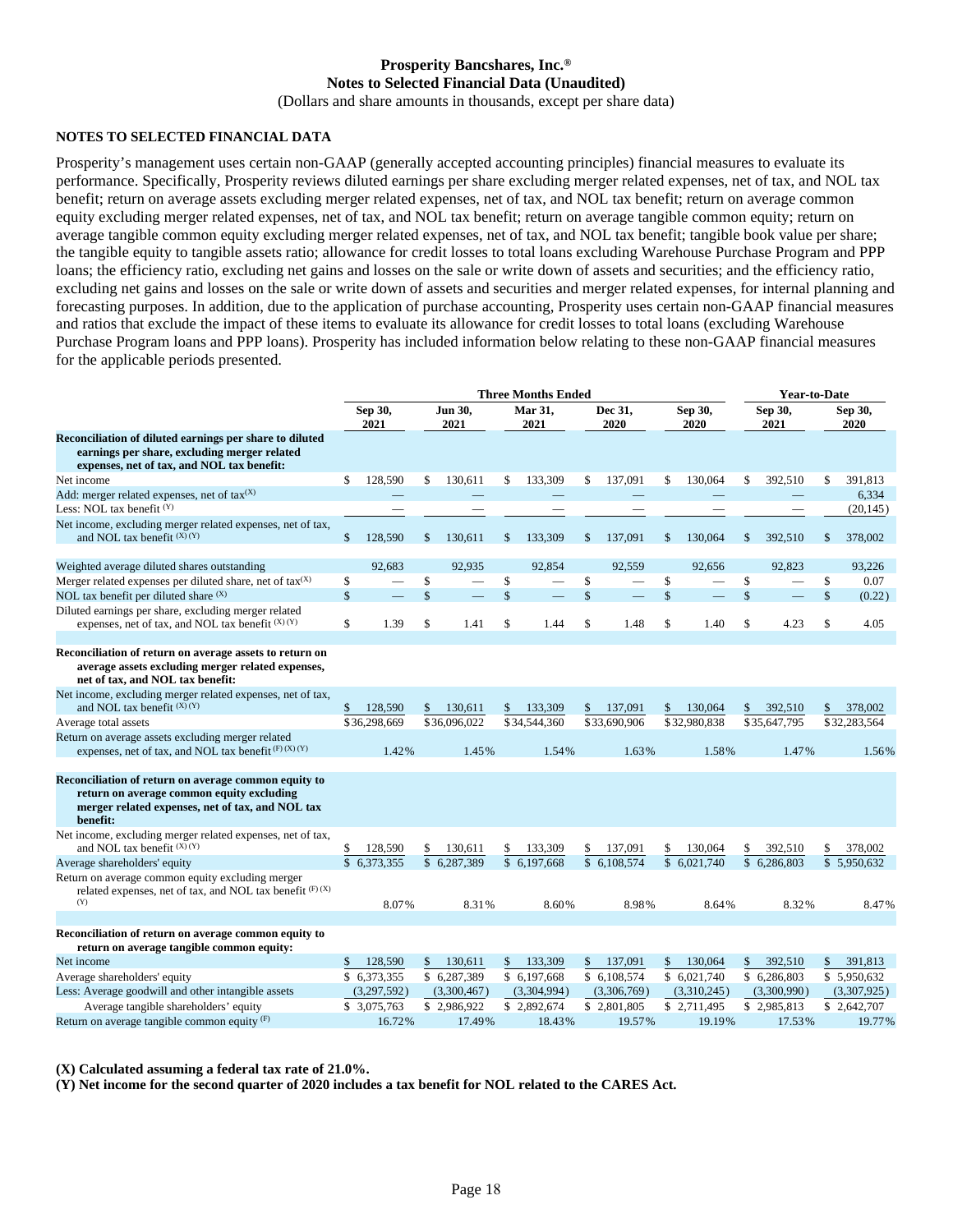|                                                                                                                                                                                                         |                          |                       | <b>Three Months Ended</b> |                          |                       | <b>Year-to-Date</b>     |                       |
|---------------------------------------------------------------------------------------------------------------------------------------------------------------------------------------------------------|--------------------------|-----------------------|---------------------------|--------------------------|-----------------------|-------------------------|-----------------------|
|                                                                                                                                                                                                         | Sep 30,<br>2021          | Jun 30,<br>2021       | <b>Mar 31,</b><br>2021    | Dec 31,<br>2020          | Sep 30,<br>2020       | Sep 30,<br>2021         | Sep 30,<br>2020       |
| Reconciliation of return on average common equity to<br>return on average tangible common equity<br>excluding merger related expenses, net of tax, and<br><b>NOL</b> tax benefit:                       |                          |                       |                           |                          |                       |                         |                       |
| Net income, excluding merger related expenses, net of tax,<br>and NOL tax benefit $(X) (Y)$                                                                                                             | \$<br>128,590            | 130,611<br>\$         | \$<br>133,309             | 137,091<br>\$            | 130,064<br>\$         | \$<br>392,510           | \$<br>378,002         |
| Average shareholders' equity                                                                                                                                                                            | \$6,373,355              | \$6,287,389           | \$ 6,197,668              | \$6,108,574              | \$6,021,740           | \$6,286,803             | \$5,950,632           |
| Less: Average goodwill and other intangible assets                                                                                                                                                      | (3,297,592)              | (3,300,467)           | (3,304,994)               | (3,306,769)              | (3,310,245)           | (3,300,990)             | (3,307,925)           |
| Average tangible shareholders' equity                                                                                                                                                                   | \$3,075,763              | \$2,986,922           | \$2,892,674               | \$2,801,805              | \$2,711,495           | \$2,985,813             | \$2,642,707           |
| Return on average tangible common equity excluding<br>merger related expenses, net of tax, and NOL tax<br>benefit $(F)$ $(X)$ $(Y)$                                                                     | 16.72%                   | 17.49%                | 18.43%                    | 19.57%                   | 19.19%                | 17.53%                  | 19.07%                |
| Reconciliation of book value per share to tangible book<br>value per share:                                                                                                                             |                          |                       |                           |                          |                       |                         |                       |
| Shareholders' equity                                                                                                                                                                                    | \$6,345,441              | \$6,310,337           | \$6,221,846               | \$ 6,130,669             | \$ 6,034,877          | \$6,345,441             | \$ 6,034,877          |
| Less: Goodwill and other intangible assets                                                                                                                                                              | (3,296,175)              | (3,299,053)           | (3,301,940)               | (3,304,871)              | (3,308,170)           | (3,296,175)             | 3,308,170             |
| Tangible shareholders' equity                                                                                                                                                                           | \$ 3,049,266             | \$ 3,011,284          | \$2,919,906               | \$2,825,798              | \$2,726,707           | \$3,049,266             | \$2,726,707           |
| Period end shares outstanding                                                                                                                                                                           | 92,160                   | 92,935                | 92,929                    | 92,571                   | 92,562                | 92,160                  | 92,562                |
| Tangible book value per share                                                                                                                                                                           | $\mathsf{\$}$<br>33.09   | \$<br>32.40           | \$<br>31.42               | \$<br>30.53              | \$<br>29.46           | \$<br>33.09             | 29.46                 |
| Reconciliation of equity to assets ratio to period end<br>tangible equity to period end tangible assets ratio:                                                                                          |                          |                       |                           |                          |                       |                         |                       |
| Tangible shareholders' equity                                                                                                                                                                           | \$3,049,266              | \$ 3,011,284          | \$2,919,906               | \$2,825,798              | \$2,726,707           | \$ 3,049,266            | \$2,726,707           |
| <b>Total</b> assets                                                                                                                                                                                     | \$36,512,119             | \$36,099,924          | \$35,558,418              | \$34,059,275             | \$33,197,599          | \$36,512,119            | \$33,197,599          |
| Less: Goodwill and other intangible assets                                                                                                                                                              | (3,296,175)              | (3,299,053)           | (3,301,940)               | (3,304,871)              | (3,308,170)           | (3,296,175)             | (3,308,170)           |
| Tangible assets<br>Period end tangible equity to period end tangible assets                                                                                                                             | \$33,215,944             | \$32,800,871          | \$32,256,478              | \$30,754,404             | \$29,889,429          | \$33,215,944            | \$29,889,429          |
| ratio                                                                                                                                                                                                   | 9.18%                    | 9.18%                 | 9.05%                     | 9.19%                    | 9.12%                 | 9.18%                   | 9.12%                 |
| Reconciliation of allowance for credit losses to total<br>loans to allowance for credit losses to total loans,<br>excluding Warehouse Purchase Program and<br><b>Paycheck Protection Program loans:</b> |                          |                       |                           |                          |                       |                         |                       |
| Allowance for credit losses                                                                                                                                                                             | 287,187<br>\$            | 302,884<br>\$         | 307,210<br>\$             | \$<br>316,068            | \$<br>323,635         | 287,187<br>\$           | 323,635<br>\$         |
| <b>Total loans</b>                                                                                                                                                                                      | \$18,957,732             | \$19,251,785          | \$19,638,886              | \$20,246,944             | \$20,795,641          | \$18,957,732            | \$20,795,641          |
| Less: Warehouse Purchase Program loans                                                                                                                                                                  | (1,998,049)              | (2,095,559)           | (2,272,389)               | (2,842,379)              | (2,730,614)           | (1,998,049)             | (2,730,614)           |
| Less: Paycheck Protection Program loans<br>Total loans less Warehouse Purchase Program and                                                                                                              | (365, 841)               | (779, 989)            | (1,139,083)               | (963, 185)               | (1,393,757)           | (365, 841)              | (1,393,757)           |
| Paycheck Protection Program loans<br>Allowance for credit losses to total loans, excluding<br>Warehouse Purchase Program and Paycheck<br>Protection Program loans                                       | \$16,593,842<br>1.73%    | \$16,376,237<br>1.85% | \$16,227,414<br>1.89%     | \$16,441,380<br>1.92%    | \$16,671,270<br>1.94% | \$16,593,842<br>1.73%   | \$16,671,270<br>1.94% |
|                                                                                                                                                                                                         |                          |                       |                           |                          |                       |                         |                       |
| Reconciliation of efficiency ratio to efficiency ratio,<br>excluding net gains and losses on the sale of assets<br>and taxes:                                                                           |                          |                       |                           |                          |                       |                         |                       |
| Noninterest expense                                                                                                                                                                                     | $\mathcal{S}$<br>119,815 | \$<br>115,191         | $\mathbb{S}$<br>119,076   | $\mathcal{S}$<br>120,205 | \$<br>117,919         | \$<br>354,082           | \$<br>377,028         |
| Net interest income                                                                                                                                                                                     | 248,567<br>\$            | \$<br>245,399         | 254,582<br>$\mathbb{S}$   | $\mathbb{S}$<br>257,634  | \$<br>258,113         | $\mathbb{S}$<br>748,548 | 773,099<br>\$         |
| Noninterest income                                                                                                                                                                                      | 34,645                   | 35,556                | 34,008                    | 36,547                   | 34,924                | 104,209                 | 94,987                |
| Less: net gain (loss) on sale or write down of assets                                                                                                                                                   | 255                      | (244)                 | (79)                      | (675)                    | (528)                 | (68)                    | (4,858)               |
| Noninterest income excluding net gains and losses on the                                                                                                                                                |                          |                       |                           |                          |                       |                         |                       |
| sale or write down of assets and securities                                                                                                                                                             | 34,390                   | 35,800                | 34,087                    | 37,222                   | 35,452                | 104,277                 | 99,845                |
| Total income excluding net gains and losses on the<br>sale or write down of assets and taxes                                                                                                            | \$<br>282,957            | \$<br>281,199         | \$<br>288,669             | \$<br>294,856            | \$<br>293,565         | \$<br>852,825           | \$<br>872,944         |
| Efficiency ratio, excluding net gains and losses on the sale<br>or write down of assets and taxes                                                                                                       | 42.34%                   | 40.96%                | 41.25%                    | 40.77%                   | 40.17%                | 41.52%                  | 43.19%                |